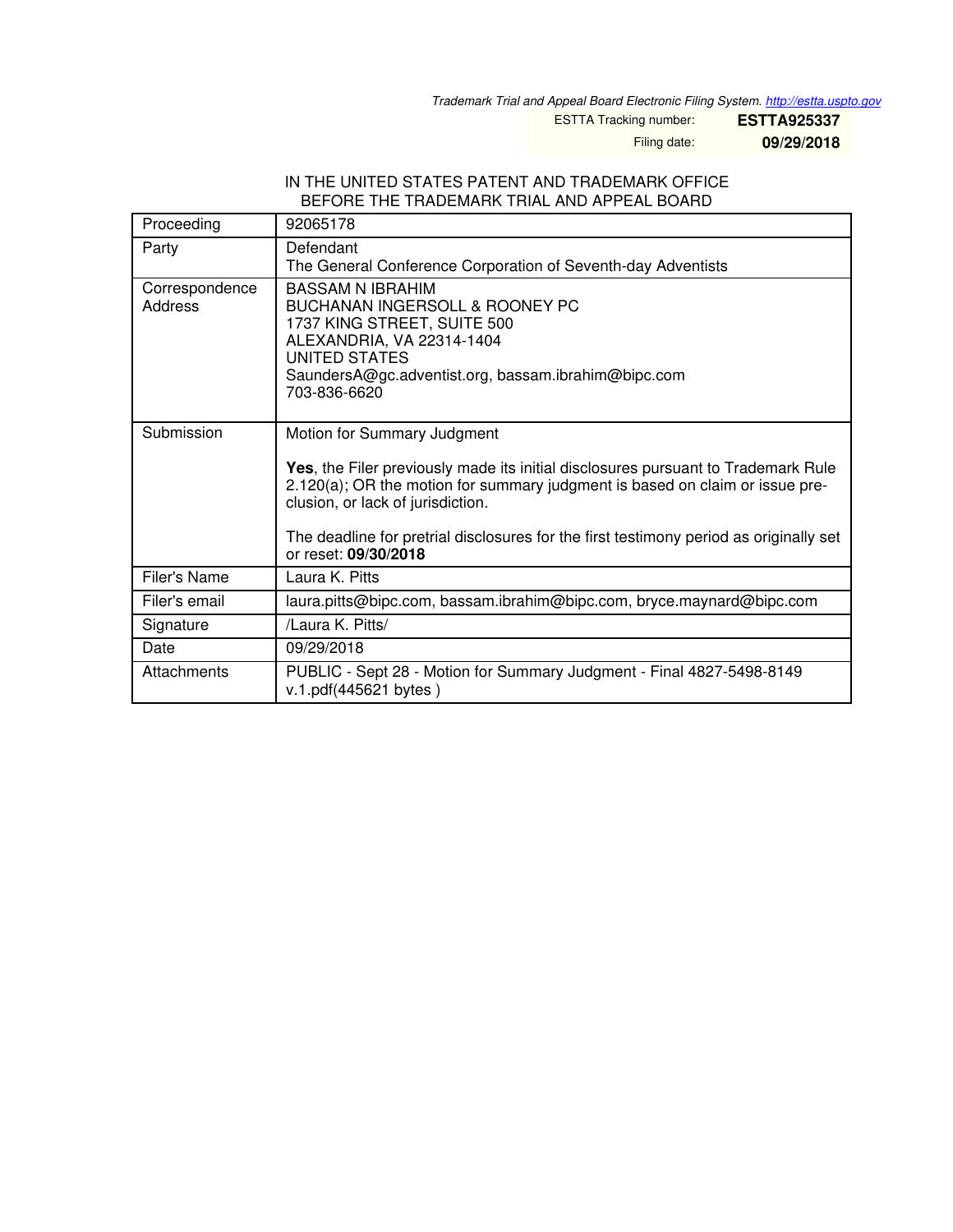### **IN THE UNITED STATES PATENT AND TRADEMARK OFFICE BEFORE THE TRADEMARK TRIAL AND APPEAL BOARD**

Philanthropist.com, Inc.

*Petitioner*,

vs.

 Cancellation No. 92065178 (parent case) Cancellation No. 92065255

General Conference Corporation of Seventh-day Adventists

 *Registrant*.

### **REGISTRANT'S MOTION FOR SUMMARY JUDGMENT AND SUPPORTING MEMORANDUM OF LAW**

# **I. INTRODUCTION**

Pursuant to 37 C.F.R. §2.127 and §2.116 and Rule 56 of the Federal Rules of Civil Procedure,

Registrant General Conference Corporation of Seventh-day Adventists ("GCCSDA" or "Registrant")

hereby moves the Board for summary judgment in favor of Registrant and against Petitioner

Philanthropist.com, Inc. ("Petitioner") in the consolidated proceedings captioned above.<sup>1</sup>

This case is appropriate for summary judgment as, despite numerous opportunities during written

discovery and deposition testimony, Petitioner has failed to point to any evidence that would support its

claims or raise a genuine issue of material fact as to the genericness of the ADVENTIST mark

("ADVENTIST" or the "Mark") for the goods and services with which it has been registered for nearly

forty years.

 $\overline{a}$ 

First, the record shows that Petitioner does not have any standing to bring this proceeding, but is instead seeking to act as a self-appointed guardian of the Register and to get revenge on Registrant for its prior filing of a domain name complaint against Petitioner in another case that has already been decided.

<sup>&</sup>lt;sup>1</sup> Pursuant to the Board's order consolidating the Cancellation Nos. 92065178 and 92065255, 8 TTABVUE, Petitioner is filing the present motion in the parent case only (Cancellation No. 92065178) and is seeking summary judgment on all claims in both proceedings. Unless otherwise noted, citations to the record are to TTABVUE in the parent proceeding.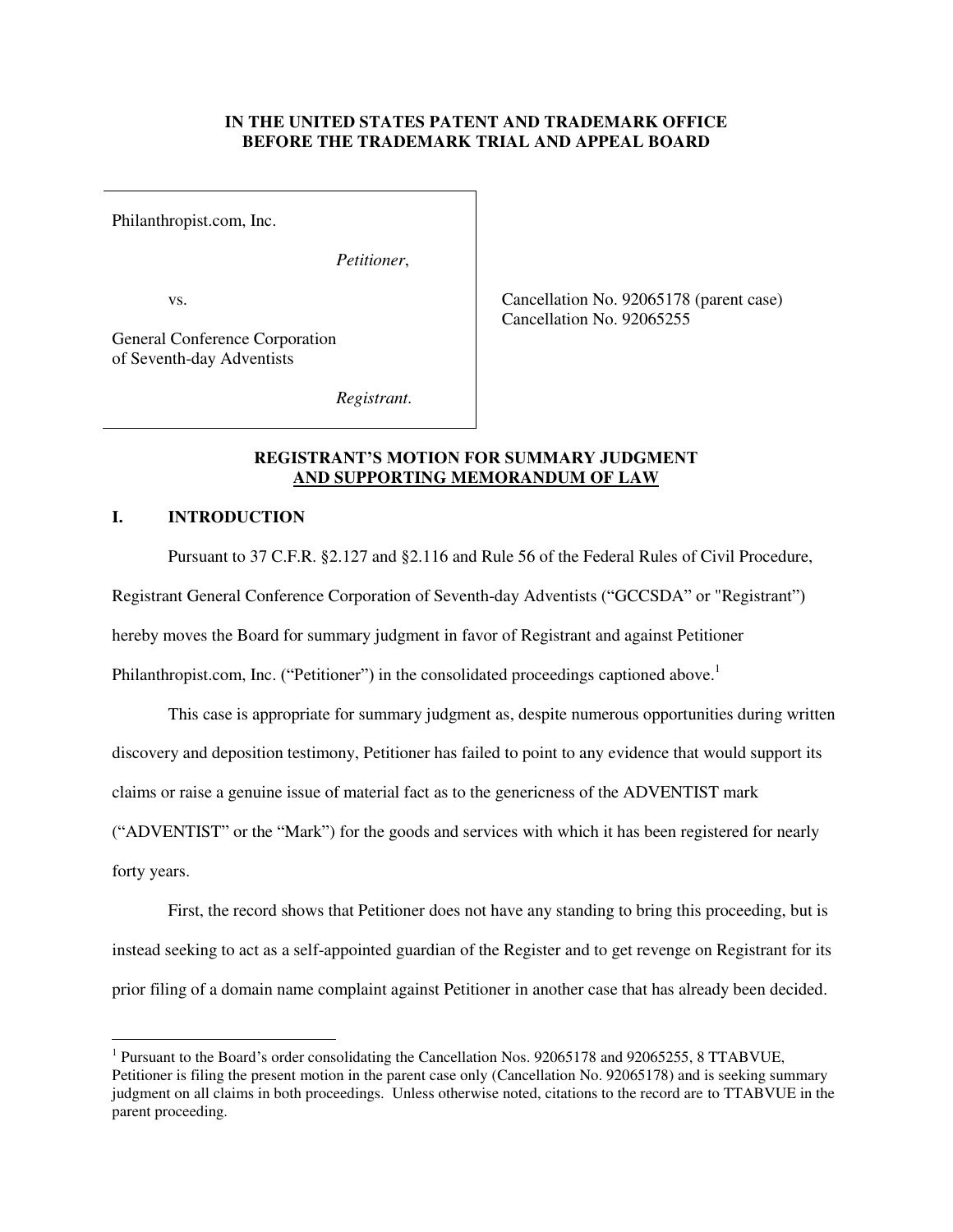Furthermore, Petitioner has failed to introduce any evidence that would be sufficient to raise a material fact as to the distinctiveness of Registrant's ADVENTIST mark, let alone to overcome the strong presumption that the registered ADVENTIST mark is distinctive and non-generic. Petitioner's allegations that consumers primarily understand "Adventist" as a generic term for a class or category of religious services are unsupported and the mountain of evidence clearly shows that consumers identify the term "Adventist" solely with Registrant and the Seventh-day Adventist Church, including dictionary evidence, media usage, and survey evidence. Finally, the meager evidence upon which Petitioner relies relates solely to religious services; Petitioner has produced absolutely no evidence raising any genuine issue of fact as to whether Registrant's mark is generic in connection with the other goods and services covered by Registrant's registrations. Therefore, the Board should grant summary judgment to Registrant and dismiss this proceeding.

### **II. STATEMENT OF FACTS AND PROCEDURAL HISTORY**

Registrant GCCSDA is a non-profit corporation established to hold title to the assets of the Seventh-day Adventist Church, including its trademarks. The Seventh-day Adventist Church (the "Church") is a world-wide denomination with over 20 million members, including over 1.1 million members and over 5,000 churches in the United States. The Seventh-day Adventist Church also operates more than 800 primary and 200 secondary schools; 11 colleges and universities; over 140 health care institutions, including 65 hospitals; more than 20 radio stations and two major satellite television networks in the United States. The Seventh-day Adventist Church is a unified body governed by a General Conference made up of divisions, union conferences, and local conferences. Use of the Seventhday Adventist Church's trademarks, including the ADVENTIST marks which are the subject of this proceeding, is by license and/or under the control of GCCSDA. Ex. 4, Woods Dec., ¶4.

 Registrant and its licensees have used the mark ADVENTIST to identify and distinguish the Church's goods and services since the early 1860s. Registrant is the owner of numerous trademark registrations consisting of or containing the word ADVENTIST, including the two registrations for its ADVENTIST mark which are the subject of this proceeding. The first, U.S. Reg. No. 1,218,657 (the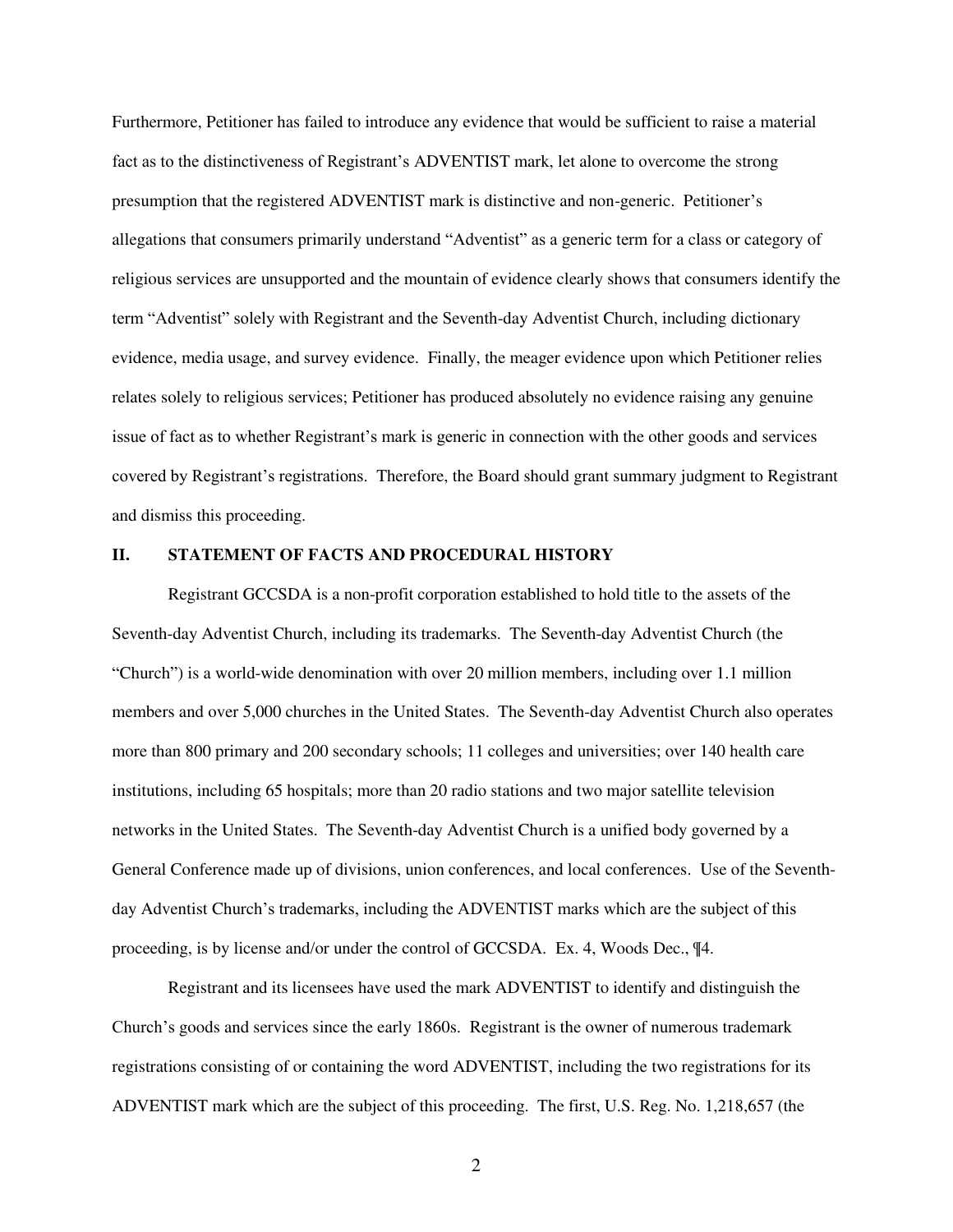"'657 Registration"), covers "religious observances and missionary services" in Class 42 (collectively "religious services") and "educational instruction services in academics at grade school, high school, and college levels" in Class 41. The second, U.S. Reg. No. 1,176,153 (the '153 Registration"), covers "religious books, magazines, pamphlets, newsletters, brochures, encyclopedias, dictionaries, commentaries, fliers, bullets, booklets and bibles" in Class 16; "establishment and administration of employee health care and benefit programs and medical insurance programs" in Class 36; "film production and distribution services" in Class 41; and "health care services, namely, hospital, dental, pharmaceutical, nursing home, and medical laboratory services" in Class 42. The Church's member entities are licensed to use the ADVENTIST mark under the terms of the Church's General Conference Working Policy. Ex. 4, Woods Dec., ¶4.

 Petitioner is a buyer and reseller of domain names. In June of 2016, Petitioner acquired the domain name <adventist.com>. Registrant subsequently sent a cease and desist letter to Petitioner in November of 2016 advising of Registrant's rights in the ADVENTIST mark and requesting transfer of the domain name to Registrant. When Petitioner refused, Registrant filed a complaint with the National Arbitration Forum under the Uniform Domain Name Resolution Procedure ("UDRP") seeking to have the  $\leq$  adventist.com  $\geq$  domain name transferred to Registrant. On January 23, 2017, the Forum issued a decision in favor of Petitioner. The Forum found that, while it was a "close case," Registrant had not shown that the <adventist.com> domain name was registered in bad faith. 15 TTABVUE, Second Amended Petition for Cancellation (hereinafter, "Amended Petition"), Ex. D.

 Petitioner filed the original Petition for Cancellation in this case on January 13, 2017, while the UDRP proceeding was still pending. 1 TTABVUE. After initially dismissing the Complaint for failure to adequately plead standing, the Board allowed the Petitioner to replead and ultimately found that, for purposes of the motion to dismiss, Petitioner had met its initial burden to plead allegations which, if proven, would establish its standing. 14 TTABVUE.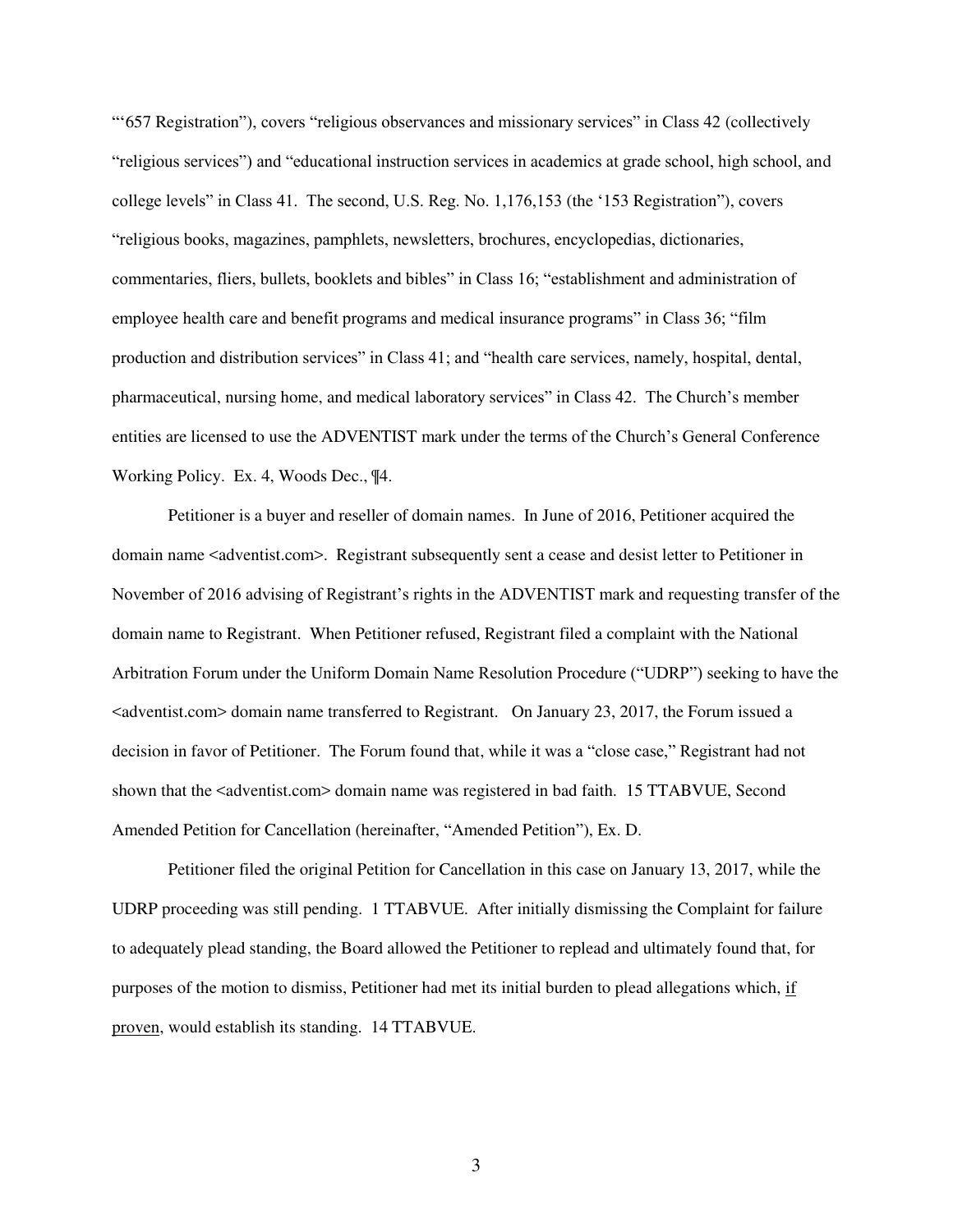The case is now ripe for summary judgment. Discovery closed on August 16 and both parties have responded to written discovery. Registrant took the deposition of Petitioner's owner and principal, Greg Everett, on June 20. Petitioner has not noticed any depositions.

### **III. THE STANDARD FOR SUMMARY JUDGMENT**

In a motion for summary judgment, the moving party has the burden of establishing the absence of any genuine issue of material fact and that it is entitled to judgment as a matter of law. Fed. R. Civ. P. 56(c). A "genuine issue of material fact" only exists if sufficient evidence is presented that a reasonable finder of fact could decide the issue in favor of the non-moving party. *Opryland USA, Inc. v. Great American Music Show, Inc.*, 970 F.2d 847 (Fed. Cir. 1992). Disputes over facts which will not affect the outcome are not material and will not prevent the entry of summary judgment. *Id.* The non-moving party may not rest on the mere allegations of its pleadings or assertions of counsel, but must point to specific evidence in the record showing the existence of a genuine issue of material fact for trial. *Id.*

A two-part inquiry is used to determine whether a designation is generic: (1) What is the genus of goods or services at issue? (2) Does the relevant public understand the designation primarily to refer to that genus of goods or services? *H. Marvin Ginn Corp. v. Int'l Ass'n of Fire Chiefs, Inc.*, 782 F.2d 987, 228 USPQ 528, 530 (Fed. Cir. 1986). "The standard to be applied to determine whether a term is a generic name or is a mark is not whether the term has some significance to the public as the generic name of an article, but whether its generic meaning is its principle significance." McCarthy on Trademarks and Unfair Competition  $§12:6$  ( $5<sup>th</sup>$  Ed. 2016) (emphasis added).

The petitioner bears the burden of establishing that the challenged mark is generic by a preponderance of the evidence. *Magic Wand Inc. v. RDB Inc.*, 940 F.2d 638, 19 USPQ2d 1551 (Fed. Cir. 1991). "[T]he inquiry involved in a ruling on a motion for summary judgment…necessarily implicates the substantive evidentiary standard of proof that would apply at the trial on the merits." *Anderson v. Liberty Lobby, Inc.*, 477 U.S. 242, 252 (1986). Moreover, where the ultimate burden of proof on the underlying legal claim or defense rests on the nonmoving party, the summary judgment burden of the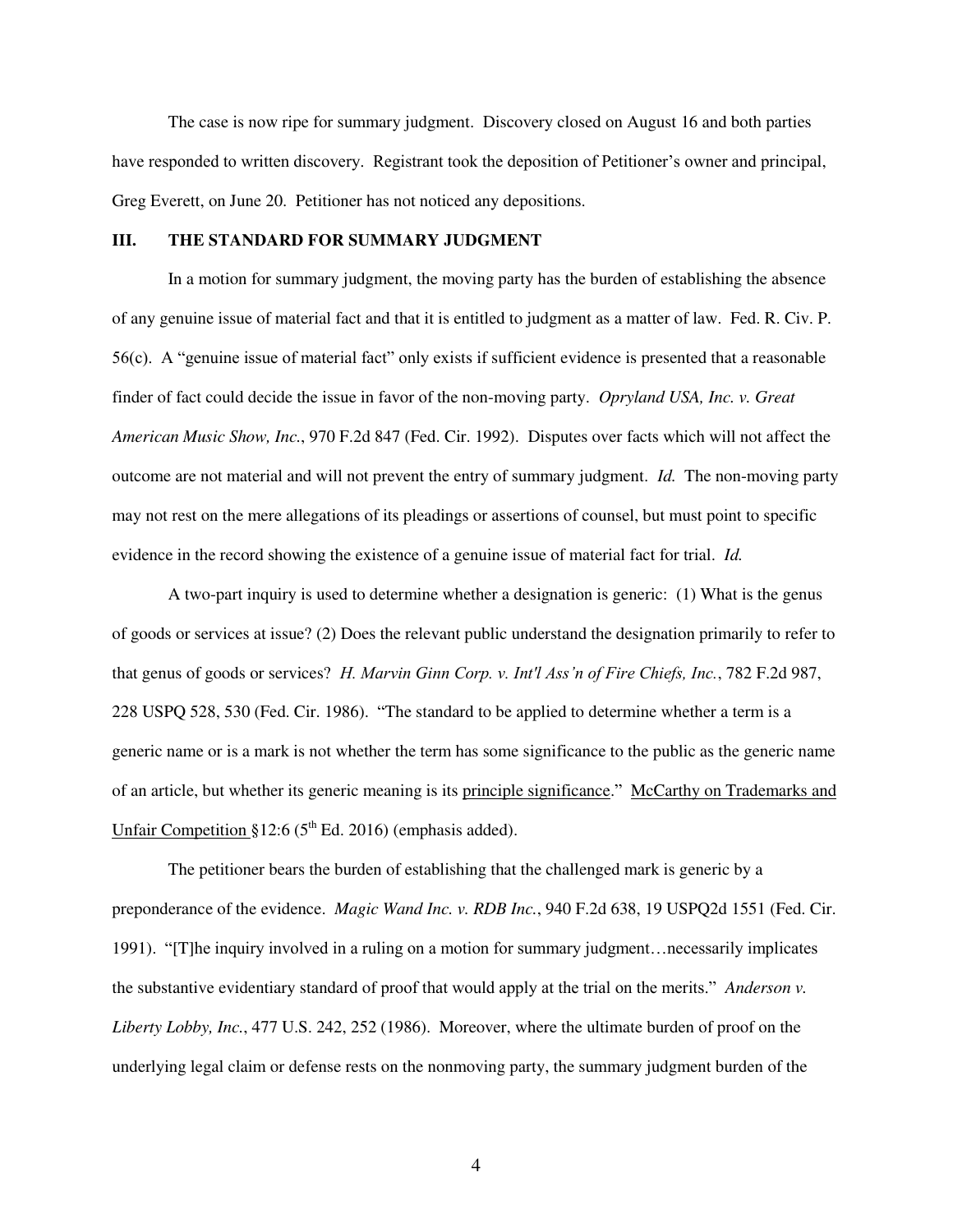moving party may be met by showing "that there is an absence of evidence to support the nonmoving party's case." *Celotex Corp. v. Catrett*, 477 U.S. 317, 325 (1986).

#### **IV. PETITIONER CANNOT ESTABLISH STANDING AS A MATTER OF LAW**

First, Petitioner's claims should be dismissed without any further analysis of the substance of the claims because the record shows that Petitioner cannot establish standing as a matter of law. Standing is a threshold issue that must be proven by a plaintiff in every inter partes case. *Ritchie v. Simpson*, 170 F.3d 1092, 50 USPQ2d 1023, 1025-26 (Fed. Cir. 1999). "The facts regarding standing… are part of a petitioner's case and must be affirmatively proved." *Lipton Industries, Inc. v. Ralston Purina Co.*, 670 F.2d 1024, 1028, 213 USPQ 185 (CCPA 1982). Standing must not only be present at the pleading stage, but must also be present at any time the question of the plaintiff's real interest is before the Board. *Id.* 

In order to establish standing, Petitioner must prove both that Petitioner has a "real interest" in the proceedings and that it has a basis for its belief of damage that has a "reasonable basis in fact." *See Ritchie*, 170 F.3d at 1095 (citations omitted). This "is to preclude meddlesome parties from instituting proceedings as self-appointed guardians of the purity of the Register." *Lipton Indus.*, 670 F.2d at 1027 (CCPA 1982) (citation omitted).

Petitioner was able to survive Registrant's second Motion to Dismiss for lack of standing by alleging facts that the Board found, if taken as true, would be sufficient to establish standing. 14 TTABVUE. However, for purposes of proving its case, or surviving summary judgment, Petitioner cannot rest solely on its allegations, but must be able to point to evidence which proves those allegations. The evidence adduced during the discovery period shows that Petitioner's allegations regarding standing are without any factual basis and that Petitioner cannot survive summary judgment on this issue.

First, Petitioner has alleged that it is "[unable] to sell Adventist.com or to realize a reasonable return on its investment." Amended Petition, ¶10. This assertion is directly contradicted by the evidence. Petitioner's owner and principal, Greg Everett, testified in his deposition<sup>2</sup> that Petitioner purchased the

<sup>&</sup>lt;sup>2</sup> Registrant took the deposition of Mr. Everett as both a  $30(b)(6)$  corporate representative of Petitioner and in his personal capacity.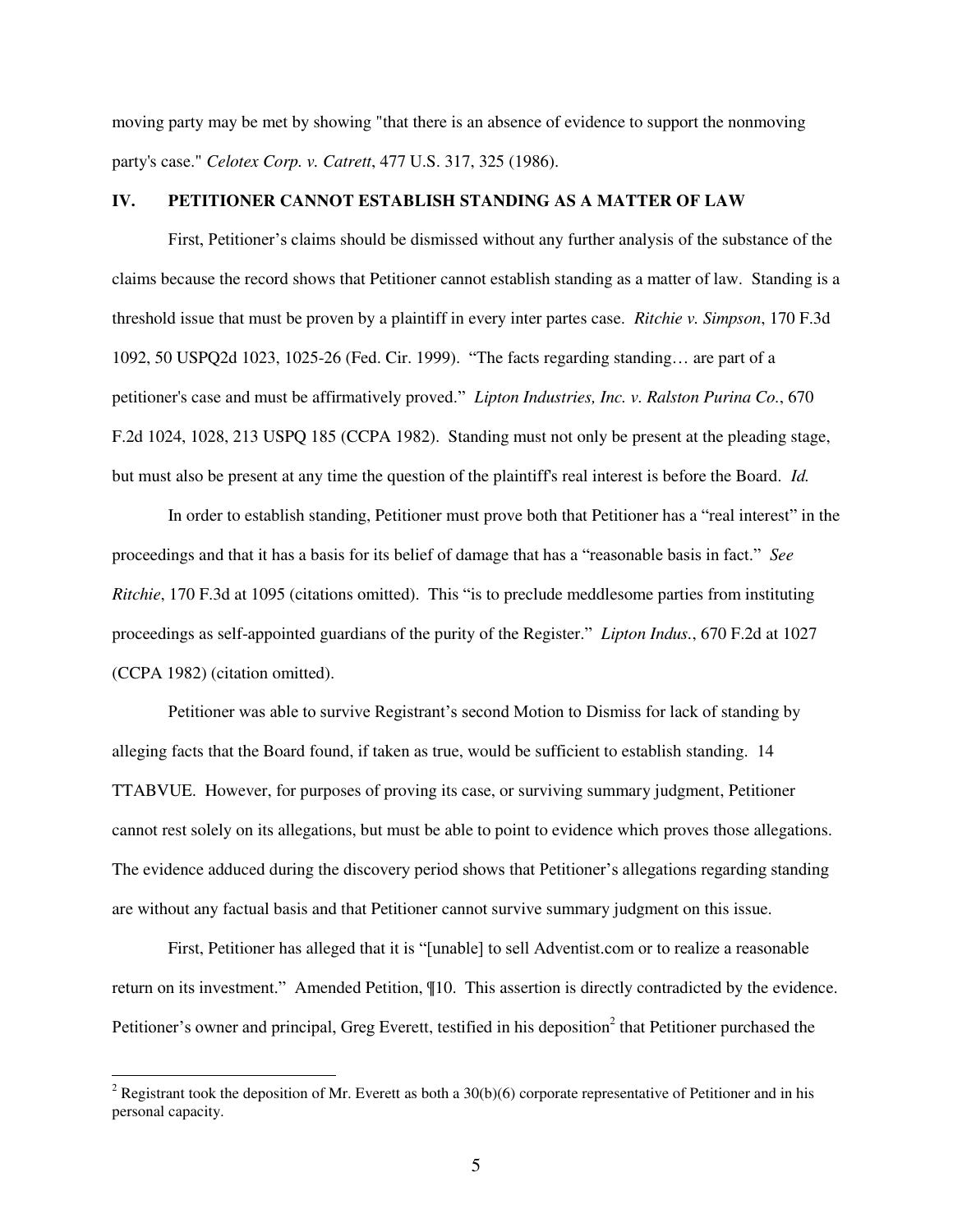domain name for \$8,811, Ex. 1, Everett Dep., at 26:12-19, and that he originally set the resale price at \$120,000, adding that he "would have been happy to get that or half that or whatever." *Id.* at 191:1-8. However, after Registrant sent Petitioner a letter advising Petitioner of Registrant's rights in the ADVENTIST mark and requesting transfer of the domain name, Petitioner immediately raised the listed purchase price of the domain to up to \$6,000,000 before settling on \$1,200,000, with the admitted sole goal of preventing Registrant (or any other party related to Registrant) from purchasing the domain from Petitioner, explaining he is "not interested in selling" the domain. *Id.* at 46:21-47:7-20, 181:24-184:5; *see also* Ex. 6, Petitioner's Responses to Registrant's First Set of Interrogatories, Response No. 20.

Mr. Everett further confirmed in his deposition that the present proceeding is "not related to the value of the domain name" and explained that "it's not a money thing," but is instead about "seeing it through," meaning the cancellation of the Church's trademarks, Ex. 1, Everett Dep., at 48:4-11, 191:9- 20, on "behalf of all the people," *id.* at 46:21-47:7. Indeed, Mr. Everett rejected an offer to purchase the domain name for  $$120,000 -$  his original asking price and nearly 14 times what he had paid for it – after this proceeding was already pending. *Id*. at 56, 60-63. He also confirmed that no other parties had been "deterred" from purchasing the domain name, apart from the party referenced above to whom he refused to sell the domain. *Id.* at 69:18-22, 70:11-13. Mr. Everett further testified that he would not currently sell the domain for \$1,200,000 or indeed for any price. *Id*. at 183:24-184:5, 191:9-20.

It is clear from Mr. Everett's testimony that the Petitioner has no "alleged belief of economic damage," reasonable or otherwise, as he confirmed that this proceeding is "not related to the value of the domain" and is "not a money thing." *Id*. at 191:9-20. Rather, Mr. Everett's testimony clearly demonstrates that Petitioner's sole motivation for continuing with this proceeding is to "act as [the] selfappointed guardian[] of the purity of the Register," *Lipton Indus.*, 670 F.2d at 1027 (CCPA 1982) (citation omitted), due to his spite at the Church for filing the original UDRP complaint, Ex. 1, Everett Dep., at 190:6-23.

Petitioner's second alleged basis for standing is its claim that its "quiet enjoyment" of the  $\leq$  adventist.com  $\geq$  domain name "is subject to and significantly diminished by Respondent's active threat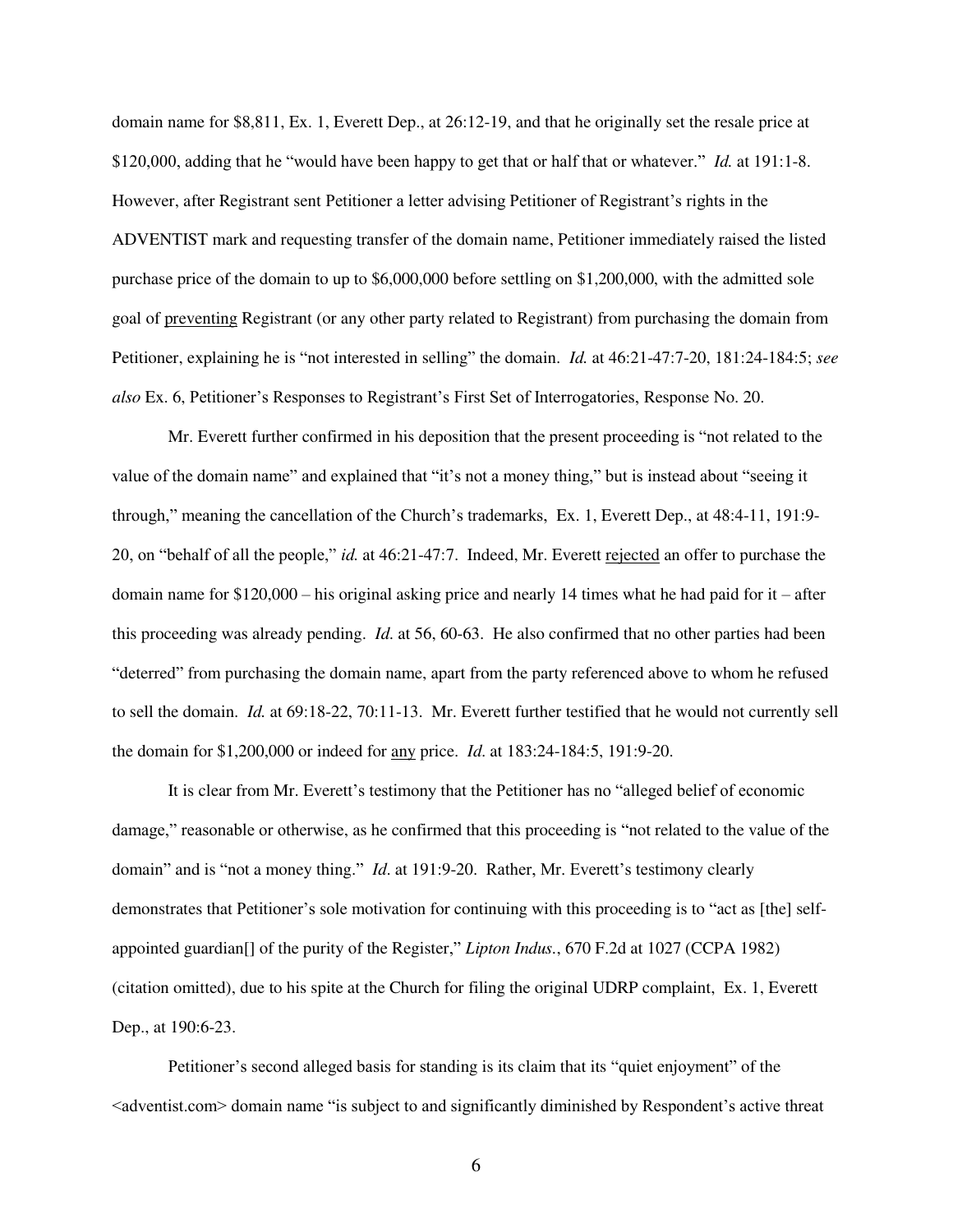to bring a federal action for trademark infringement." Amended Petition, ¶8. Petitioner admits that this allegation is based solely upon a letter that was sent by the Church to Petitioner in November of 2016 regarding Petitioner's ownership of the <adventist.com> domain name. Ex. 1, Everett Dep., at 44:1-6, 10-14. As an initial matter, the TTAB has previously recognized that the "mere threat of a suit for infringement and/or the filing and litigation of an opposition proceeding does not, per se, constitute damage." *Yard-Man, Inc. v. Getz Exterminators, Inc.*, 157 U.S.P.Q. 100, 105 (TTAB 1968) (citations omitted); see also Continental Specialties Corporation v. Continental Connector Corporation, 192 U.S.P.Q. 449 (TTAB 1976) ("Lastly, it is well settled that the threat of a suit for infringement…or the filing and litigation of an opposition proceeding, or a combination of both contingencies, does not by itself constitute damage within the meaning of [the Lanham Act].").

Moreover, even if certain threats of litigation could be sufficient to support standing, the Church's November 2016 letter is clearly insufficient in this case. Registrant has already fulfilled any purported "threats" that it made in the letter by filing a UDRP complaint on December 8, 2016, requesting transfer of the <adventist.com> domain name to Registrant. That claim was subsequently decided in Petitioner's favor in January of 2017. Registrant did not appeal that decision and, as Petitioner has admitted, Registrant has not filed or threatened any further legal action against Petitioner. Ex. 1, Everett Dep., at 41-42. Indeed, since the filing of the UDRP complaint, Petitioner is the only party that has threatened or pursued legal action. *Id*. at 182:21-183:4. Nevertheless, Petitioner still baselessly alleges that its ownership of the <adventist.com> domain name "is subject to and significantly diminished by Respondent's active threat to bring a federal action for trademark infringement." Amended Petition, ¶8.

The Board has stated that in order to establish standing, a party's belief that it will be damaged by the registration of another party's trademark must be "objectively reasonable." *NSM Resources Corp. and Huck Doll LLC v. Microsoft Corp.*, 113 U.S.P.Q.2d 1029, 1033 (TTAB 2014). Petitioner's belief that he is still under threat of litigation from the Church, nearly two years after the sending of the cease and desist letter and with no further threats of legal action, does not rise to the level of an "objectively reasonable" belief of damage. In fact, Mr. Everett testified that he would continue to believe he was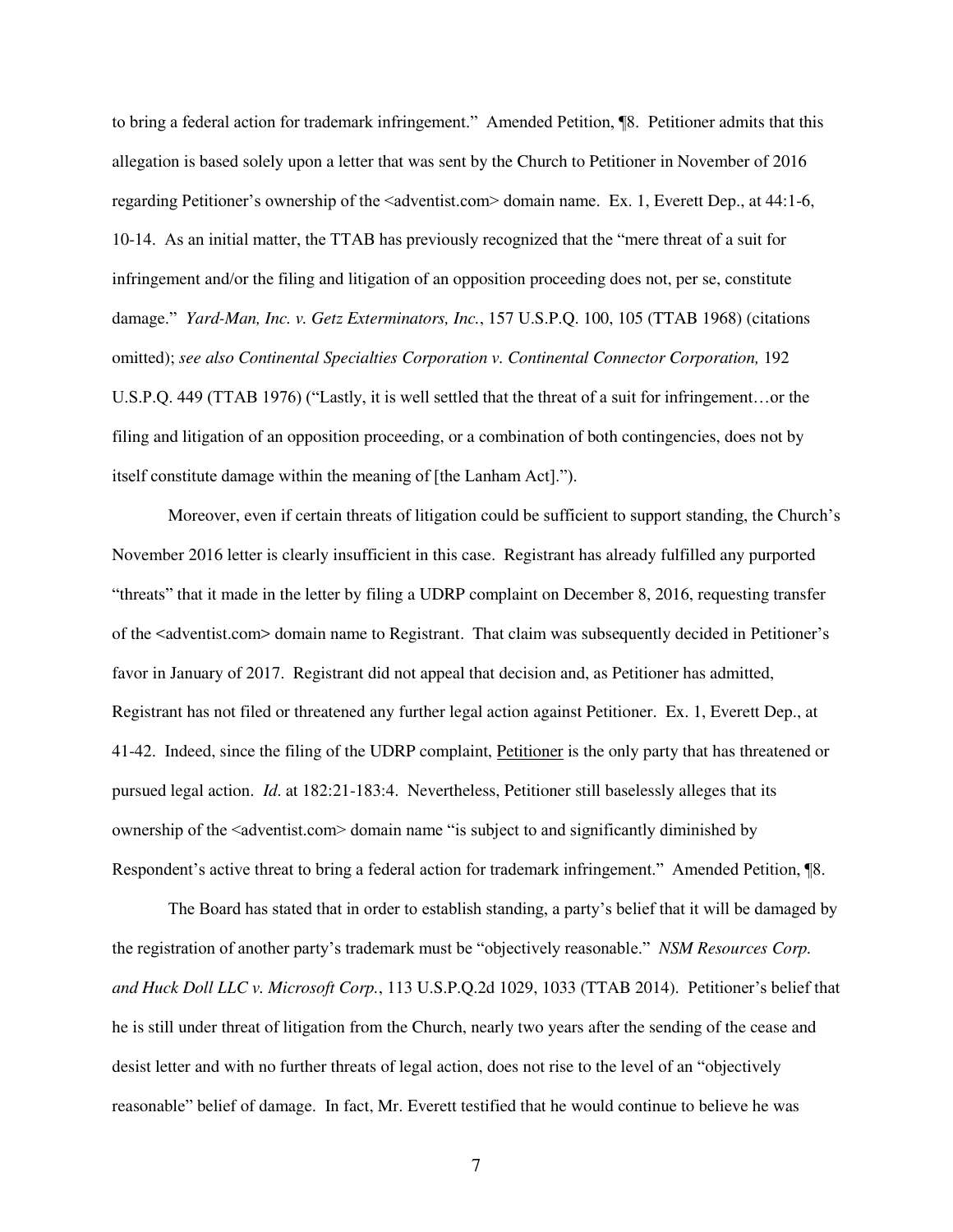under threat as long as he owns the domain, Ex. 1, Everett Dep., at 45:18-23, while also testifying that he wouldn't sell the domain to Registrant or any other party at any price, *id.* at 191:9-20. The mere sending of a letter by Registrant does not give the recipient the unfettered right to challenge the sender's trademarks in perpetuity.

As set forth above, it is clear that Petitioner has no reasonable belief in damage or fear of future litigation, that it could easily sell the <adventist.com> domain name for a price far exceeding its acquisition cost, and that its continued ownership of the domain name is merely to provide a sham basis for bringing the present cancellation proceeding. As such, the Board should grant summary judgment to Registrant on the ground of Petitioner's lack of standing.

## **V. PETITIONER CANNOT SUCCED AS A MATTER OF LAW ON ITS CLAIM THAT THE ADVENTIST MARK IS GENERIC FOR RELIGIOUS SERVICES**

Petitioner's primary argument in this case is that Registrant's ADVENTIST Mark is generic in connection with religious services (covered only by Class 42 of the '657 Registration) because the primary significance of the term "Adventist" allegedly refers to adherents of any religious denomination which believes in the imminent Second Coming of Christ, rather than primarily or solely to the Seventhday Adventist Church.

Petitioner has a high burden in seeking to establish that Registrant's ADVENTIST Mark is generic. A federal registration "constitutes a strong presumption that the term is not generic and defendant bears the burden of overcoming the presumption." McCarthy on Trademarks and Unfair Competition §12:12 ( $5<sup>th</sup>$  Ed. 2016). In order to establish that Registrant's Mark should be cancelled on the grounds of genericness, Petitioner must show by a preponderance of the evidence that the mark has "become[] the generic name for the goods or services, or a portion thereof, for which it is registered." 15 U.S.C. §1064(3).

The primary consideration in determining whether a term is generic is the primary significance of the mark to the relevant public. 15 U.S.C. §1064(3). In this case, the relevant public for Registrant's religious services is Protestant Christians, since the Seventh-day Adventist Church is a Protestant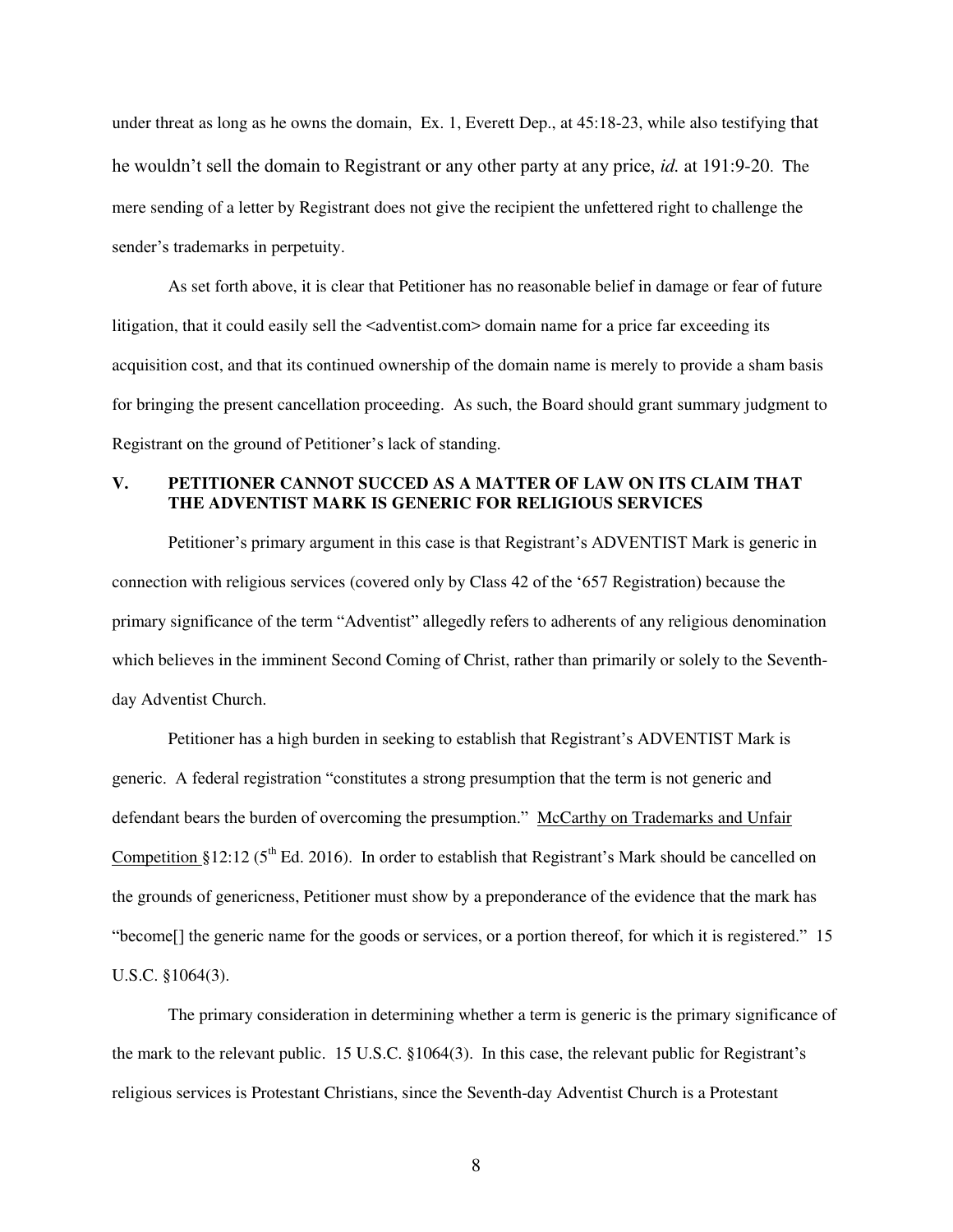Christian denomination, as are all of the other denominations that Petitioner alleges are referred to as "Adventist." Therefore, in order to succeed on its claim with regard to religious services, Petitioner must be able to establish that Protestant Christians view "Adventist" as the generic name for a class or category of "religious observances and missionary services" covered by the '657 Registration.

The Federal Circuit has stated that evidence of the public's understanding of a mark may be obtained from "any competent sources, such as consumer surveys, dictionaries, newspapers, and other publications." *In re Northland Aluminum Prods., Inc.*, 777 F.2d 1556, 1559 (Fed. Cir. 1985); *see also*  McCarthy §12:13. In the present case, all of this evidence indisputably establishes that the primary significance of Registrant's ADVENTIST Mark is as a distinctive mark identifying Registrant as the source of religious services offered under the mark, rather than a generic term for a class or category of religious services.

### **A. Petitioner's Evidence Is Insufficient to Establish That The Mark is Generic**

Petitioner has failed to come forth with even the minimal quantum of evidence necessary to establish a genuine issue of material fact and avoid summary judgment regarding the generic nature of the registered marks. In the Amended Petition, Petitioner primarily relies upon the Wikipedia entry for "Adventism" to support its claim. This entry alleges that Adventism is a branch of Protestant Christianity comprised of multiple denominations which share a belief in the imminent Second Coming of Christ, including but not limited to the Seventh-day Adventist Church. Amended Petition, Exhibit H. However, as the Board has recognized, Wikipedia entries "may contain significant misinformation, false or debatable information, 'unencyclopedic' content, unexpected oversights and omissions, vandalism, or unchecked information." *In re IP Carrier Consulting Group*, 84 U.S.P.Q.2d 1028, 1032 (TTAB 2007); *see also In re Steven Madden, Ltd.*, Serial No. 85/313,681, at 3 (TTAB Nov. 29, 2013) ("Wikipedia is a source whose accuracy may be questioned."). Therefore, while Wikipedia evidence may be admissible, it must be corroborated by other sources in order to be accorded any weight. *IP Carrier,* 84 U.S.P.Q.2d at 1032-33.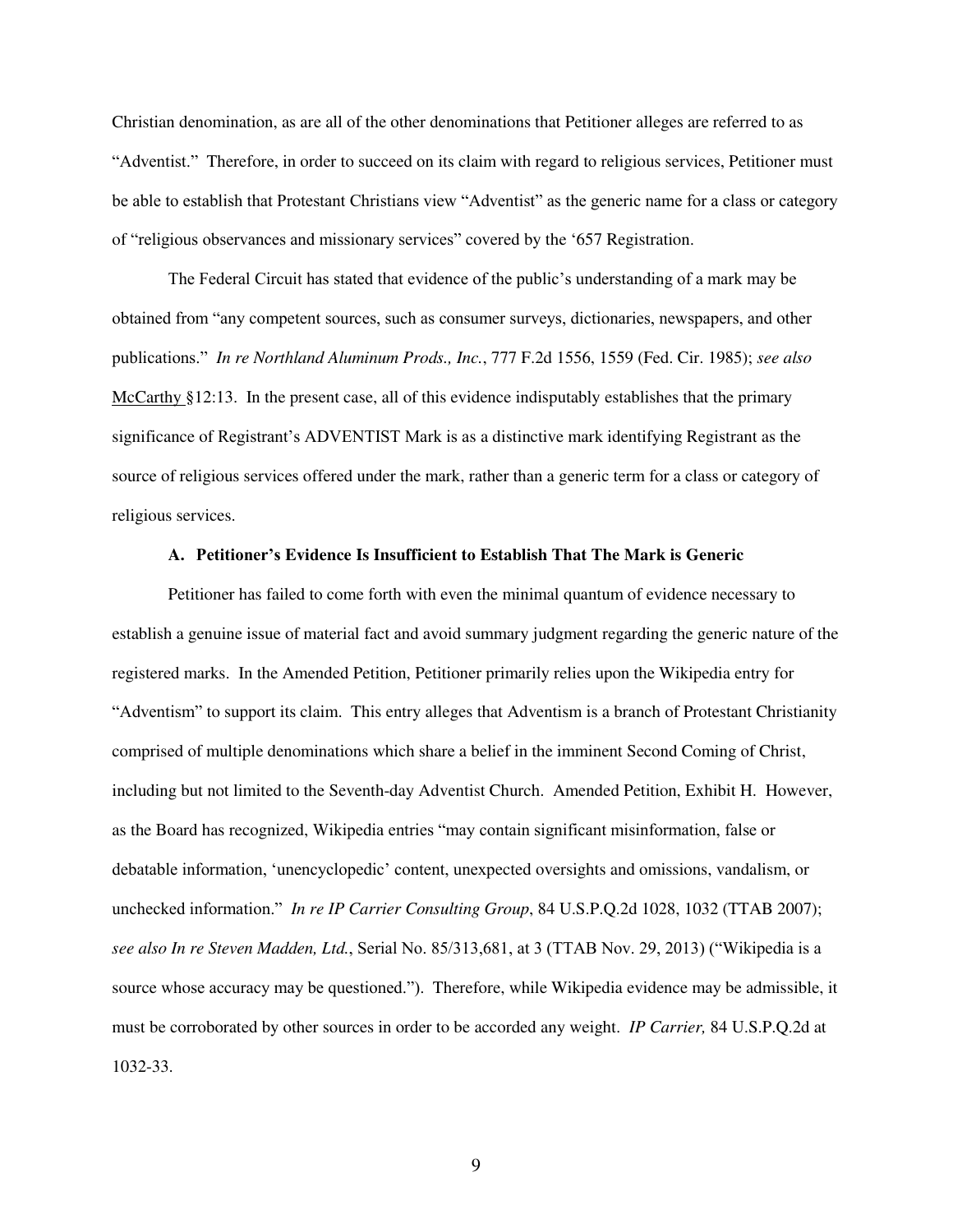In this case, the cited Wikipedia entry is highly flawed and almost entirely uncorroborated. Most of the statements upon which Petitioner relies, such as the statement in the second paragraph that "William Miller started the Adventist movement in the 1830s," are not supported by references to any external sources. Amended Petition, Ex.  $H<sup>3</sup>$  Moreover, even for those statements which do have citations, the purportedly corroborating sources often do not support the statements in the Wikipedia entry. For example, the fourth paragraph states that "in 2010, Adventism claimed some 22 million believers scattered in various independent churches," citing to a December 2011 Pew Research Center report on Global Christianity. *Id*. However, the cited report does not support this statement. Ex. 5, Bazil Dec., ¶2. The Wikipedia entry upon which Petitioner relies is thus not reliable and is insufficient to create a genuine question of material fact.

Petitioner has also referred in its interrogatory responses to the alleged dictionary definitions of the term "Adventist," and stated that it would produce these definitions in its document production. Ex. 6, Petitioner's Responses to Registrant's First Set of Interrogatories, at 1. However, Petitioner's document production did not include any dictionary entries.<sup>4</sup> Ex. 5, Bazil Dec., ¶4. Moreover, the Merriam-Webster Dictionary, which Petitioner claims supports its position, also defines "Adventism" as referring to "the principles and practices of Seventh-Day Adventists."<sup>5</sup> *Id*. at ¶5*.* Likewise, both the Cambridge Dictionary and MacMillan Dictionary entries for "Adventist" direct to "Seventh-day Adventist," indicating that these terms are synonymous. *Id*. at ¶6-7. These definitions thus in fact support Registrant's position. Furthermore, even if the Board does grant any consideration to any dictionary definitions which may support Petitioner's arguments, dictionary definitions are not the end of the inquiry: the question is how the term is actually used and understood by relevant consumers. *See Te-Ta-Ma Truth Found. – Family of Uri v. World Church of the Creator, 297 F.3d 662, 666 (7<sup>th</sup> Cir. 2002)* 

 $\overline{a}$ 

<sup>3</sup> As discussed in more detail below, there is no evidence that the Millerite movement was referred to as "Adventist," or that the term "Adventist" was in common usage before the 1860s.

<sup>&</sup>lt;sup>4</sup> Petitioner has testified that Petitioner has produced all responsive documents in its possession. Ex. 1, Everett Dep. at 192:10-23, 193:15-20.

 $<sup>5</sup>$  It must also be noted that the registered mark is ADVENTIST, not "Adventism."</sup>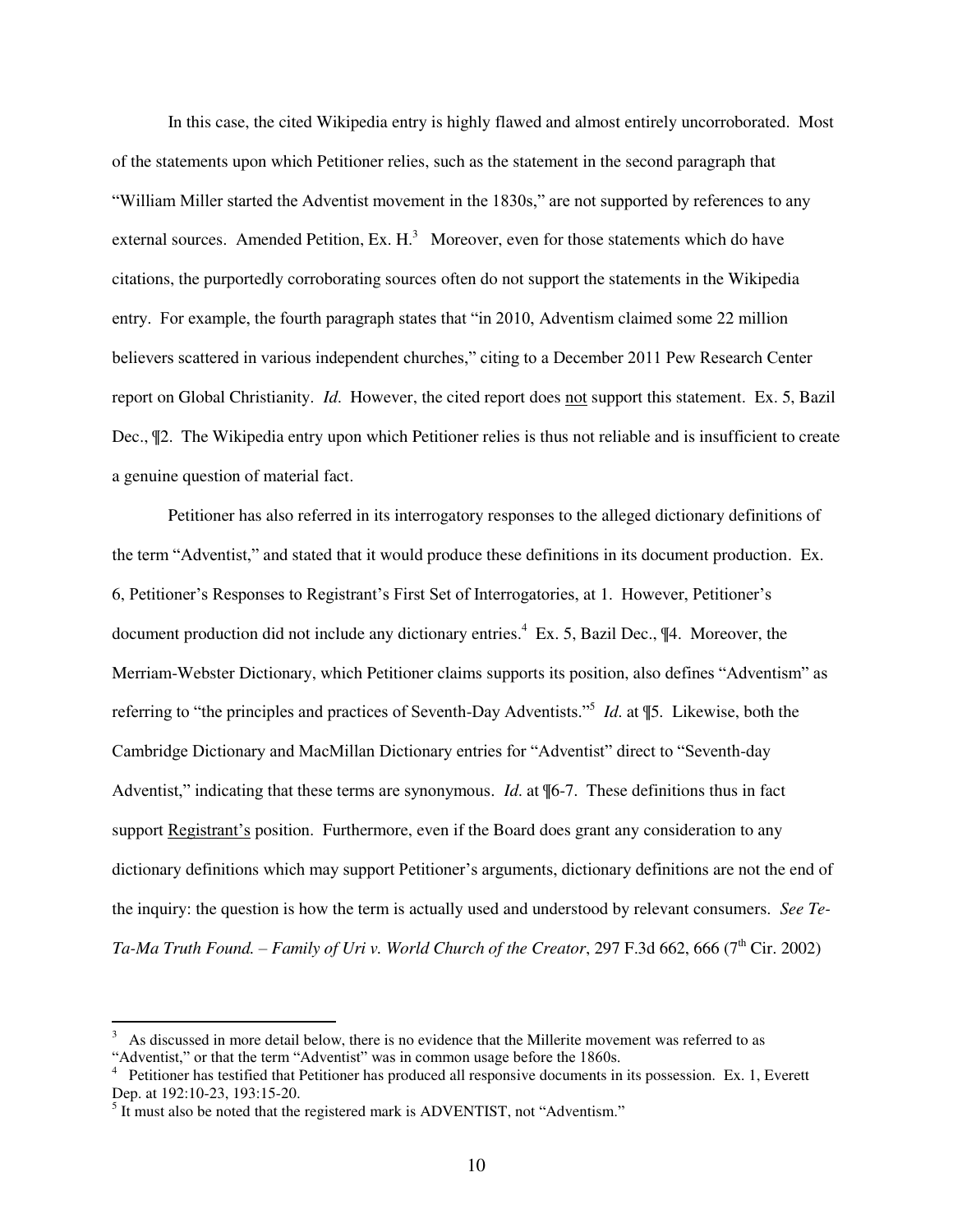(criticizing party moving for cancellation of registered trademark for relying solely on dictionary evidence, rather than "evidence about how religious adherents use or understand" the term at issue).

Petitioner has also focused on allegations regarding the historical use of "Adventist" in attempting to show that the term is generic. These arguments are largely irrelevant, since the question at issue is the meaning of the term "Adventist" to relevant consumers today, not 150 years ago. *See id.* (focusing on usage in "contemporary culture" rather than "historical meanings" in determining whether the name of a religious denomination is generic).

Moreover, Petitioner's allegations regarding the historical meaning of "Adventist" are demonstrably false. Petitioner alleges that "the first sect to use 'Adventist' to identify itself was the Millerites" and that there were multiple new Christian denominations formed in the 1850s that "refer[ed] to themselves generally as 'Adventists.'" Amended Petition, ¶21-22. In fact, as thoroughly explained in the attached expert reports of Clinton Wahlen and George Reid, both of whom have doctorate degrees in theology or religious history, there is no evidence that the Millerites referred to themselves as "Adventists," or that the term "Adventists" was commonly used prior to the adoption of the name "Seventh-day Adventists" in 1860. Ex. 2, Wahlen Report, at ¶10, 14; Ex. 3, Reid Report, at ¶10. Prior to this conference, the scattered congregations that shared a belief in the imminent Second Coming of Christ during the 1840s and 1850s were referred to by a variety of names, including the "Church of God," the "Scattered Remnant," and the "Sabbath Keepers." *Id*. In September of 1860, approximately 20 of the leaders of these congregations held a conference in Battle Creek, Michigan, at which they adopted the name "Seventh-day Adventists." Ex. 3, Reid Report, at ¶13. The General Conference of the Seventh-day Adventist Church was officially established at a second conference in 1863. *Id*. at ¶15. Ever since then, the General Conference and its member entities have used the terms "Adventist" and "Seventh-day Adventist" interchangeably to identify members of the Seventh-day Adventist Church.

 Petitioner also claims in the Amended Petition that other denominations besides the Seventh-day Adventist Church currently use the term "Adventist" or are referred to as "Adventists." However, Petitioner has been unable to point to any evidentiary support for these allegations in discovery.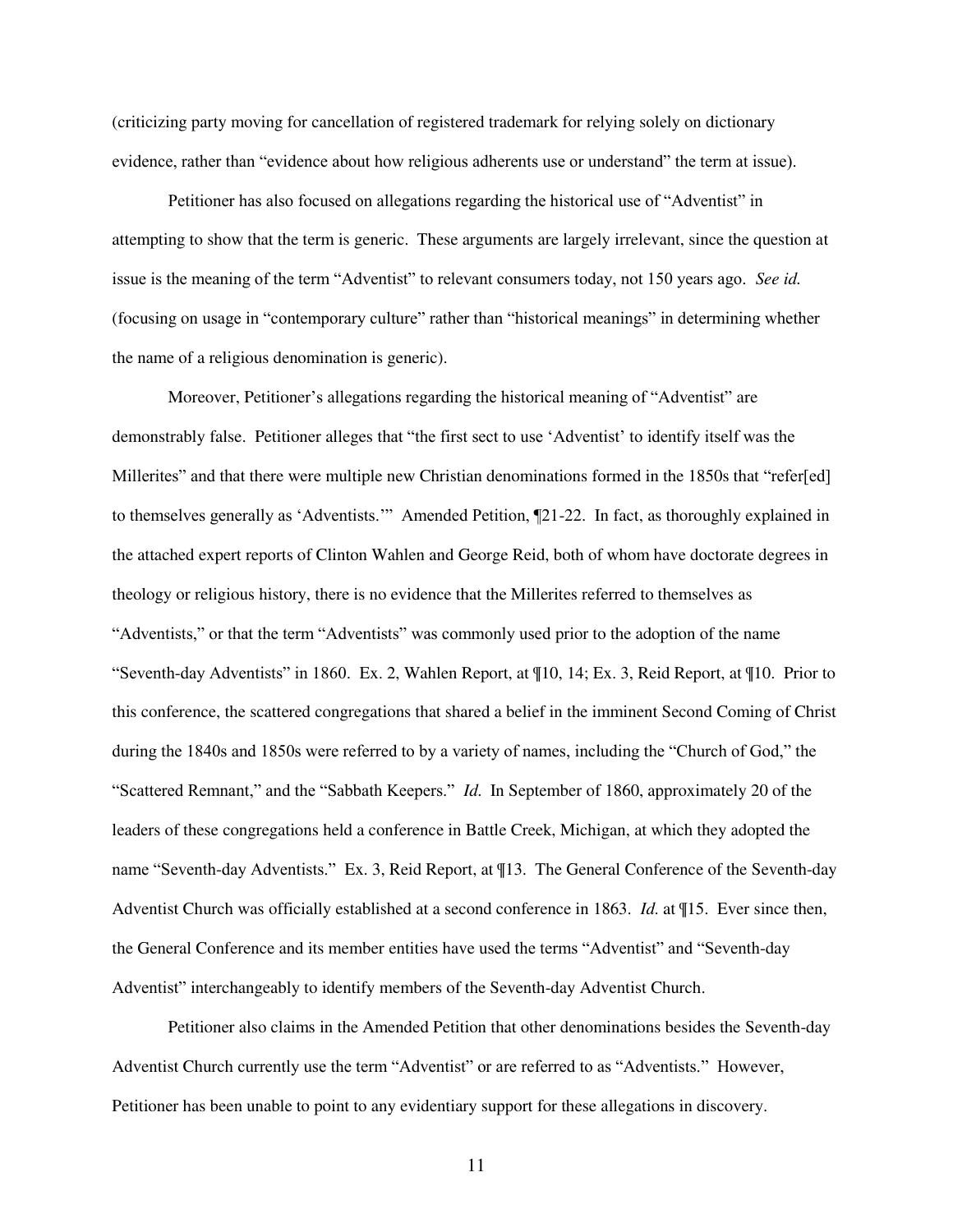Petitioner claims that a "large subset" of Christian denominations, not limited to the Seventh-day Adventist Church, are today referred to as "Adventists." Amended Petition, ¶21. Petitioner identifies nine specific groups in the Amended Petition. However, with the exception of two small splinter groups of the Seventh-day Adventist Church, none of the groups listed in the Amended Petition currently refer to themselves or are commonly referred to by others as "Adventists":

- The first group identified by Petitioner, the "Evangelical Adventists," refers to members of the Seventh-day Adventist Church who have an evangelical bent and who contrast themselves with "Progressive Adventists." Ex. 4, Woods Dec., ¶8. Petitioner has not provided any evidence that any groups outside of the Church use the term "Evangelical Adventists."
- The "Advent Christians" and "Primitive Advent Christian Church" are two branches of a separate denomination that shares some beliefs with the Seventh-day Adventist Church; however, the members of these congregations are referred to as "Advent Christians," not "Adventists." Ex. 4, Woods Dec., ¶9-10. Apart from unfounded speculation and easily disproven statements in his deposition, Petitioner has offered no support for this position.<sup>6</sup>. Ex. 1, Everett Dep., at 93-94, 96.
- The "True and Free Adventists" were a Russian splinter group of the Seventh-day Adventist Church which kept the beliefs of the Church alive in Russia during the Soviet era; there is no evidence that they were ever active in the United States. Ex. 4, Woods Dec., ¶14. Mr. Everett claimed in his deposition that he believed that this group was based in Texas, "maybe [from] a Wikipedia entry," (Ex. 1, Everett Dep., at 103-04), but there is no support for this claim in the record.
- The "Creation Seventh-Day Adventists" is a group against whom Registrant won an injunction from the Western District of Tennessee in 2008, which was subsequently affirmed by the Sixth Circuit, prohibiting the group from using the ADVENTIST mark. Ex. 4, Woods Dec., ¶16-19. Registrant is not aware of any current activity by this group, and Petitioner has not identified any current activity in its deposition testimony or discovery responses. *Id*. at ¶20.
- The "United Sabbath-day Adventist Church" was an African American offshoot of the Seventhday Adventist Church in New York City, which broke away from the mother Church in the midtwentieth century. Ex. 4, Woods Dec., ¶21. Petitioner stated in his deposition that he did not know if this was an active congregation, or how many members it currently has. Ex. 1, Everett Dep., at 104:22-106:3. According to Wikipedia, "[a]s of 2007, a small number of people remain[ed] in a single congregation in New York City," Ex. 4, Woods Dec., ¶21, but Petitioner has not introduced any evidence that this congregation is still active.

<sup>&</sup>lt;sup>6</sup> When asked in his deposition if he had any evidence that members of these groups refer to themselves as "Adventists," Mr. Everett claimed that it was "very clear" from the "About Us" page of the Advent Christian General Conference ("ACGC") web site that members of this church referred to themselves as "Adventists." Ex. 1, Everett Dep., at 93:17-94:3. However, the web site consistently refers to members of this church as "Advent Christians." Ex. 5, Bazil Dec., ¶8. Mr. Everett later changed his story to say that the ACGC web site only referred to the "forefathers" of the Advent Christians as "Adventists." Ex. 1, Everett Dep., at 94:11-25.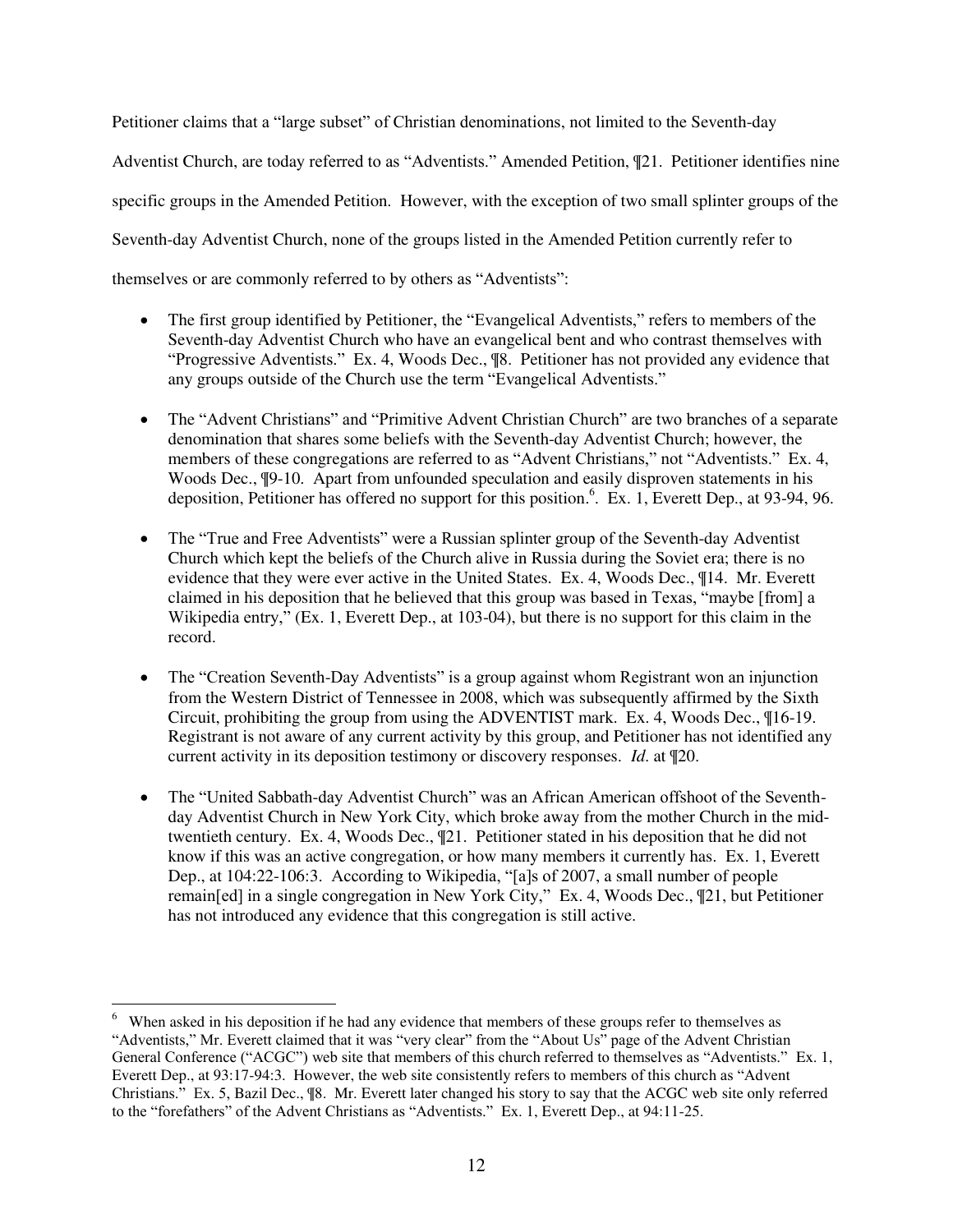Petitioner also listed several other purported "Adventist" churches or congregations in its discovery responses, such as the "Christadelphians," the "Church of God," the "Church of God and Saints of Christ," and the "United Seventh-Day Brethren." Ex. 6, Petitioner's Responses to Registrant's First Set of Interrogatories, at No. 2. However, in his deposition testimony, Mr. Everett admitted that he did not know the size of these groups, had never spoken to any members of these congregations, and was not aware of any documents in which members of these churches referred to themselves as "Adventists." Ex. 1, Everett Dep., at 108-09. Petitioner has also not produced any documents showing that any of these groups refer to themselves or are commonly referred to by others as "Adventists."

The only groups identified in the Amended Petition or Petitioner's discovery responses that actually use the term "Adventist" are the Seventh-day Adventist Reform Movement and the Davidian Seventh-day Adventists, two small offshoots of the Seventh-day Adventist Church that split off from the Church in the early twentieth century.<sup>7</sup> Ex. 4, Woods Dec.,  $\P{11-14}$ . Petitioner has not produced any evidence regarding the current size of these groups, the scope of their use, or whether relevant consumers use or interpret the term "Adventist" as referring to these groups in addition to the Seventh-day Adventist Church. Registrant is also unaware of the size of these groups; however, a previous case involving Registrant's SEVENTH-DAY ADVENTIST Mark, a representative of the SDARM testified that the group had about 500 members in the United States, and a representative of the Davidian Seventh-day Adventist Association testified that the Davidians had fewer than 100 members. *Stocker v. Gen. Conf. Corp. of Seventh-day Adventists*, 39 U.S.P.Q.2d 1385, 1395 (TTAB 1996). Furthermore, as Mr. Everett admitted, many members of these groups identify themselves as Seventh-day Adventists, even though they are not members of the mother Church. Ex. 1, Everett Dep., at 103; *see also Stocker*, 39 U.S.P.Q.2d at 1395 (noting that "many [Davidian Seventh-Day Adventists] quietly belong to constituent congregations of the General Conference"). Finally, to the extent these groups use "Adventist" in their

 $\overline{a}$ 

 $7$  The Seventh-day Adventist Reform Movement is actually made up of two separate groups, the Seventh-day Adventist Reform Movement and the International Missionary Society Seventh-day Adventist Reform Movement. Ex. 4, Woods Dec., ¶14.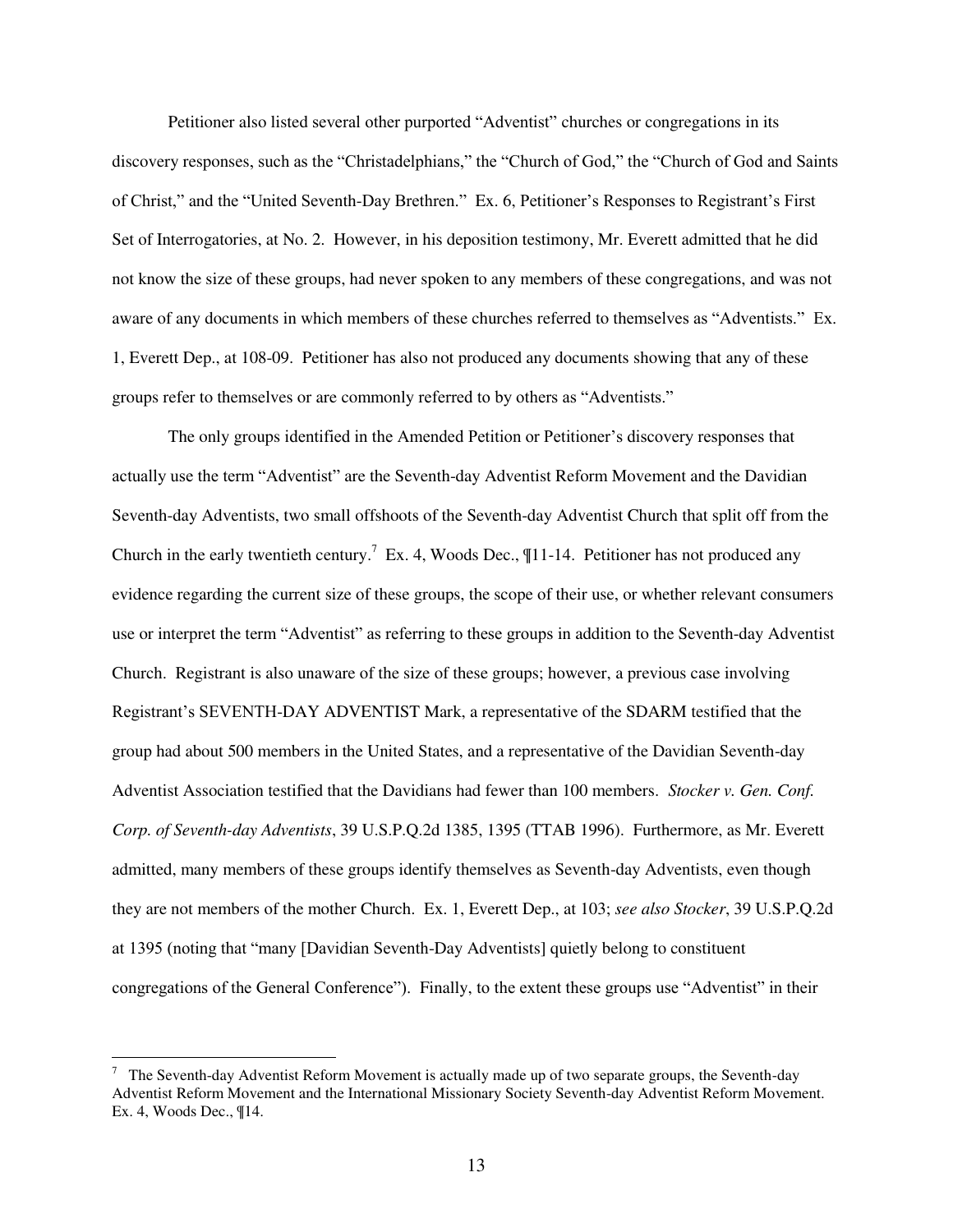name, it is in a nominative manner to inform consumers that these groups used to be affiliated with the Seventh-day Adventists but have since broken away from the mother Church, not as a generic term.

This *de minimis* use of "Adventist" by organizations outside of the General Conference, which are themselves offshoots of the Seventh-day Adventist Church and in connection with other wording (rather than standing alone), is wholly insufficient to create a genuine issue of material fact that the primary significance of the term ADVENTIST is generic for the registered religious services. *See Magic Wand*, 940 F.2d at 641 (finding that Board did not err in determining that mark TOUCHLESS was not generic where petitioner had shown only "limited" generic use of mark); *see also* 15 U.S.C. §1064(3), McCarthy, § 12:6.

### **B. The Evidence of Record Demonstrates Beyond Any Genuine Issue of Fact that the Term "Adventist" is Used and Understood to Refer Solely to the Seventh-day Adventist Church**

As discussed above, Registrant is entitled to a presumption that its mark is not generic, and the burden is on Petitioner to show that the primary significance of the term "Adventist" is as the name of a class or category of "religious observances and missionary services." Nevertheless, to demonstrate the complete absence of any genuine issue of material fact, Registrant will review the substantial body of evidence establishing that the ADVENTIST mark is a distinctive term commonly used and understood to refer solely to the Seventh-day Adventist Church.

First, Registrant and its member churches only use the term "Adventist" to refer to members of the Seventh-day Adventist Church. For example, on the "Beliefs" page of the Church's web site, the Church states that "Adventists hold 28 fundamental beliefs that can be organized into six categories." Ex. 5, Bazil Dec., ¶10. Likewise, a page explaining Seventh-day Adventists' devotion to the Sabbath states that "Each week, Adventists have a special date with God." *Id*. at ¶11. The context makes clear that these uses of "Adventist" refer only to members of the Seventh-day Adventist Church, not to other religious groups which may share a belief in the Second Coming. Likewise, the General Conference's member churches commonly use the term "Adventist" to refer to members of the Church. In fact, many member churches have names which contain "Adventist" rather than the full "Seventh-Day Adventist"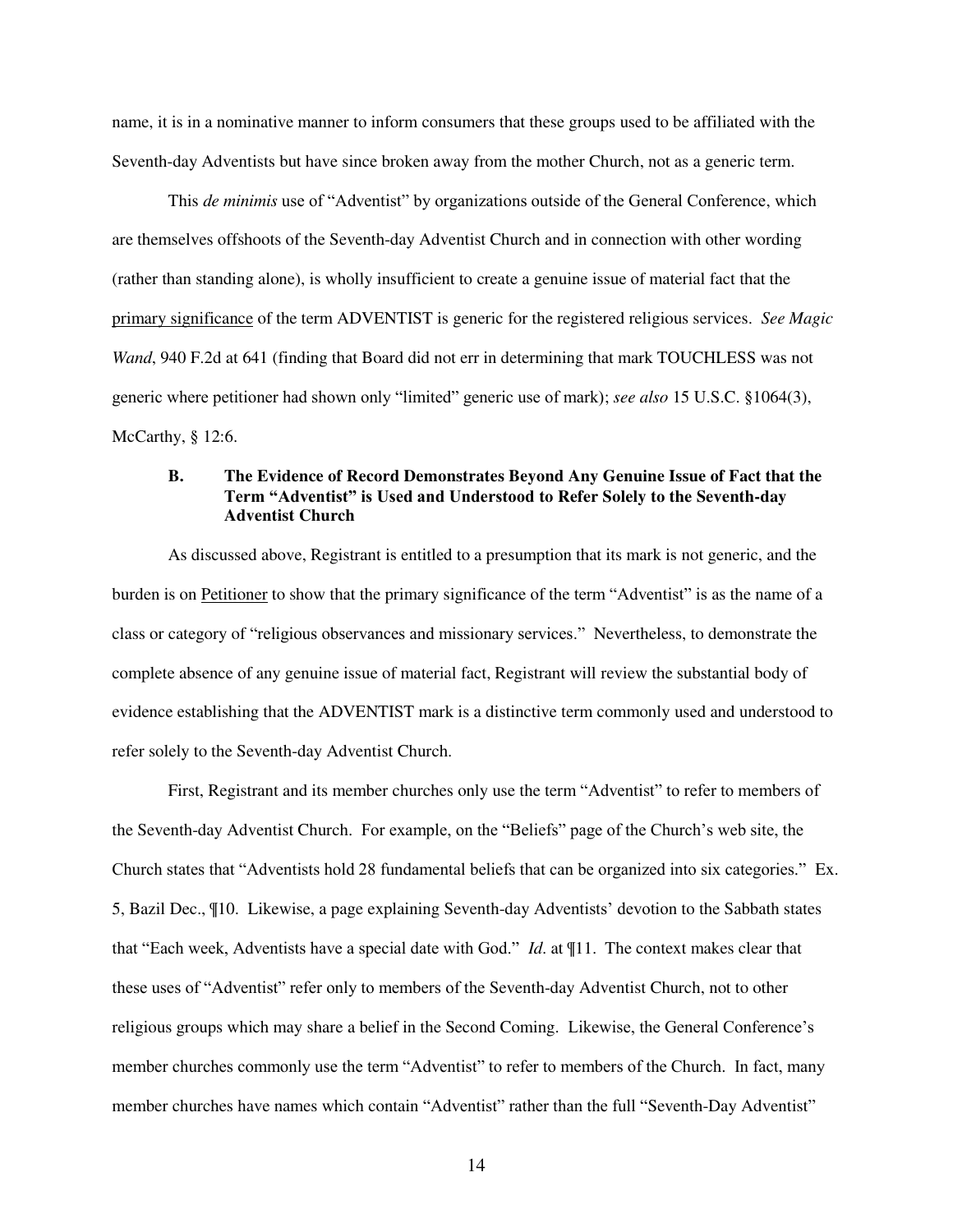name. Ex. 4, Woods Dec., ¶24. Petitioner has not alleged or shown that the Seventh-day Adventist Church or its members use the term "Adventist" in a generic manner to refer to congregations outside of the Seventh-day Adventist Church that share a common belief in the imminent Second Coming.

Furthermore, as discussed above, aside from a few tiny splinter groups, there is no evidence that any religious denominations outside of the Seventh-day Adventist Church commonly refer to themselves as "Adventists," or otherwise use the term generically. This is further evidence that the term is not generic, since it demonstrates that allowing the Seventh-day Adventist Church to protect ADVENTIST as a trademark "leaves ample options for other sects to distinguish themselves and achieve separate identities." *Te-Ta-Ma Truth Found.*, 297 F.3d at 667.

In addition to the Church and its members, the media commonly uses the term "Adventists" to refer exclusively to members of the Seventh-day Adventist Church. For example, in March of 2011, USA Today published an article titled "Adventists' back-to-basics faith is fastest growing U.S. church." Ex. 5, Bazil Dec., ¶12. The article was about the recent membership growth of the Seventh-day Adventist Church, which at the time was the fastest-growing Christian denomination in North America. The article repeatedly used the terms "Adventist" and "Seventh-day Adventist" interchangeably to refer to members of the Seventh-day Adventist Church. *Id*. Similarly, in November of 2015, CNN published an article on its web site examining the beliefs of Seventh-day Adventists in light of Seventh-day Adventist Ben Carson's candidacy for President. *Id*. at ¶13. This article referred to the "one million Adventists in the United States and estimated 18 million worldwide," clearly referring to the membership numbers of the Seventh-day Adventist Church, and repeatedly used the term "Adventist" to refer to the core beliefs of the Seventh-day Adventist Church. *Id*. The New York Times, The Washington Post, The Los Angeles Times, Newsweek, and other large mainstream media publications have also published articles in the last few years in which these publications used the term "Adventist" to refer solely to members of the Seventh-day Adventist Church. *Id*. at ¶14-18.

In addition to large mainstream media outlets, specialized media outlets targeting Protestant Christian believers also use the term "Adventist" to refer solely to members of the Seventh-day Adventist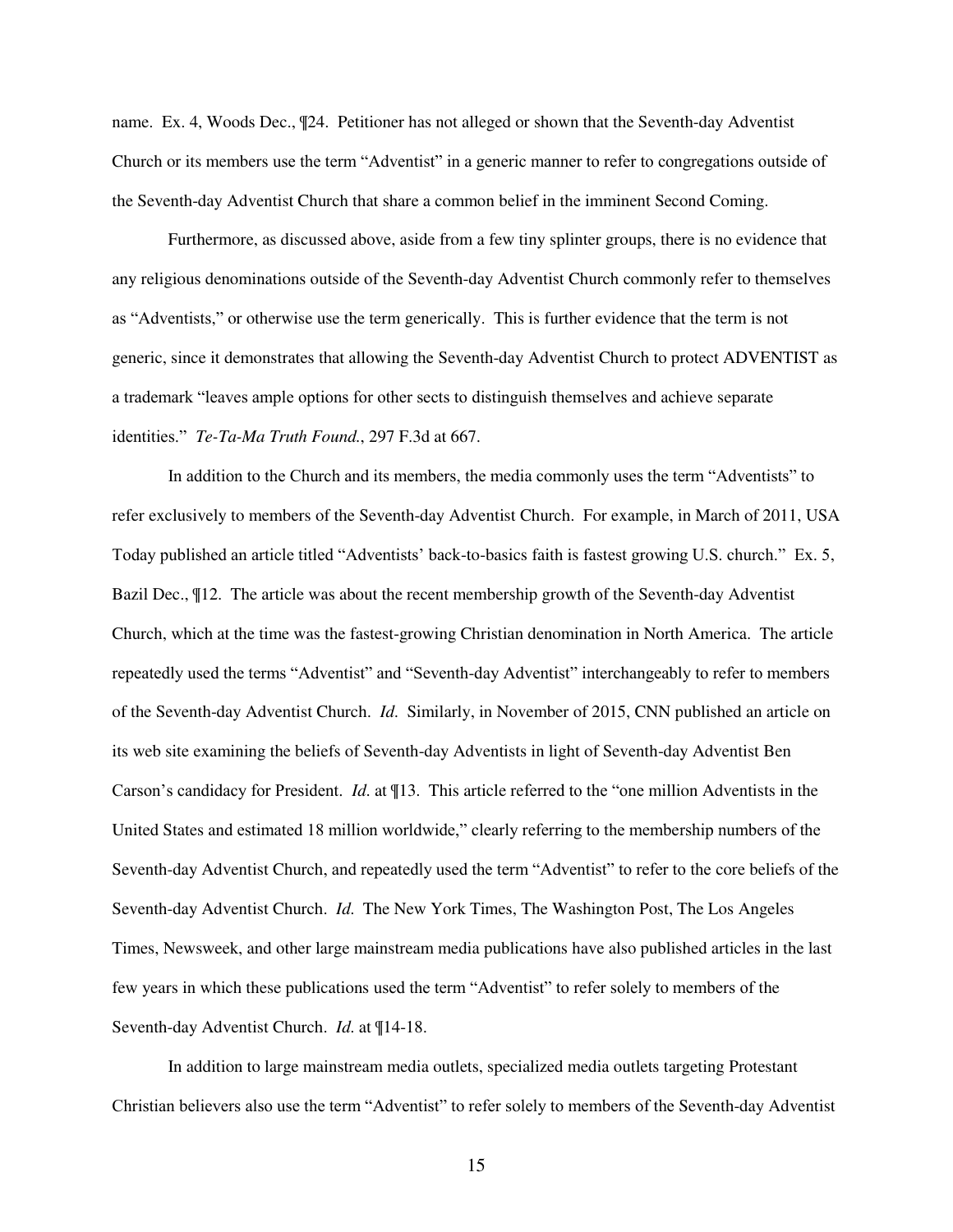Church. For example, in January of 2015, Christianity Today published an article titled "The Season of Adventists: Can Ben Carson's Church Stay Separatist Amid Booming Growth?" *Id.* at ¶19. The article discussed worries among some members of the Seventh-day Adventist Church that the Church's North American Division was becoming too mainstream as a result of its recent growth. As with the mainstream news articles referenced above, the Christianity Today article consistently used the term "Adventist" to refer to members of the Seventh-day Adventist Church rather than to members of other denominations. *Id*.

This media usage is strong evidence that the term "Adventist" is associated by relevant consumers and by the public exclusively with the Seventh-day Adventist Church, rather than being viewed as the name of a broad group of independent churches that share common beliefs. *See* McCarthy §12:13 (explaining that use by the media is a "strong indication of the general public's perception" as to whether a term is generic) (quoting *Murphy Door Bed Co. v. Interior Sleep Sys., Inc.*, 874 F.2d 95 (2<sup>nd</sup>) Cir. 1989)). In contrast, Petitioner has not put forward any evidence showing media usage of the term "Adventist" to refer generally to multiple denominations that share a belief in the Second Coming.

Likewise, other public usage of the term "Adventist" also demonstrates that the term is commonly understood to identify members of the Seventh-day Adventist Church. For example, in January of 2010, acclaimed documentary filmmaker Martin Doblmeier (who is not a member of the Church) made a documentary film called "The Adventists," which was shown on PBS stations throughout the United States. Ex. 5, Bazil Dec., ¶25. The film explored the history and current health and wellness practices of the Seventh-day Adventist Church, and repeatedly used the term "Adventists" to refer solely to members of this Church. *Id*.

In summary, all of the available evidence regarding contemporary usage of the term "Adventist" indicates that this term is used as shorthand for "Seventh-day Adventist," and that this is the primary significance of the term to the relevant consumers. This is far more probative evidence of consumer interpretation of the term than the uncorroborated Wikipedia entry upon which Petitioner relies, which cannot be relied upon to create a material question of fact. *See In re Well Living Lab Inc.*, 122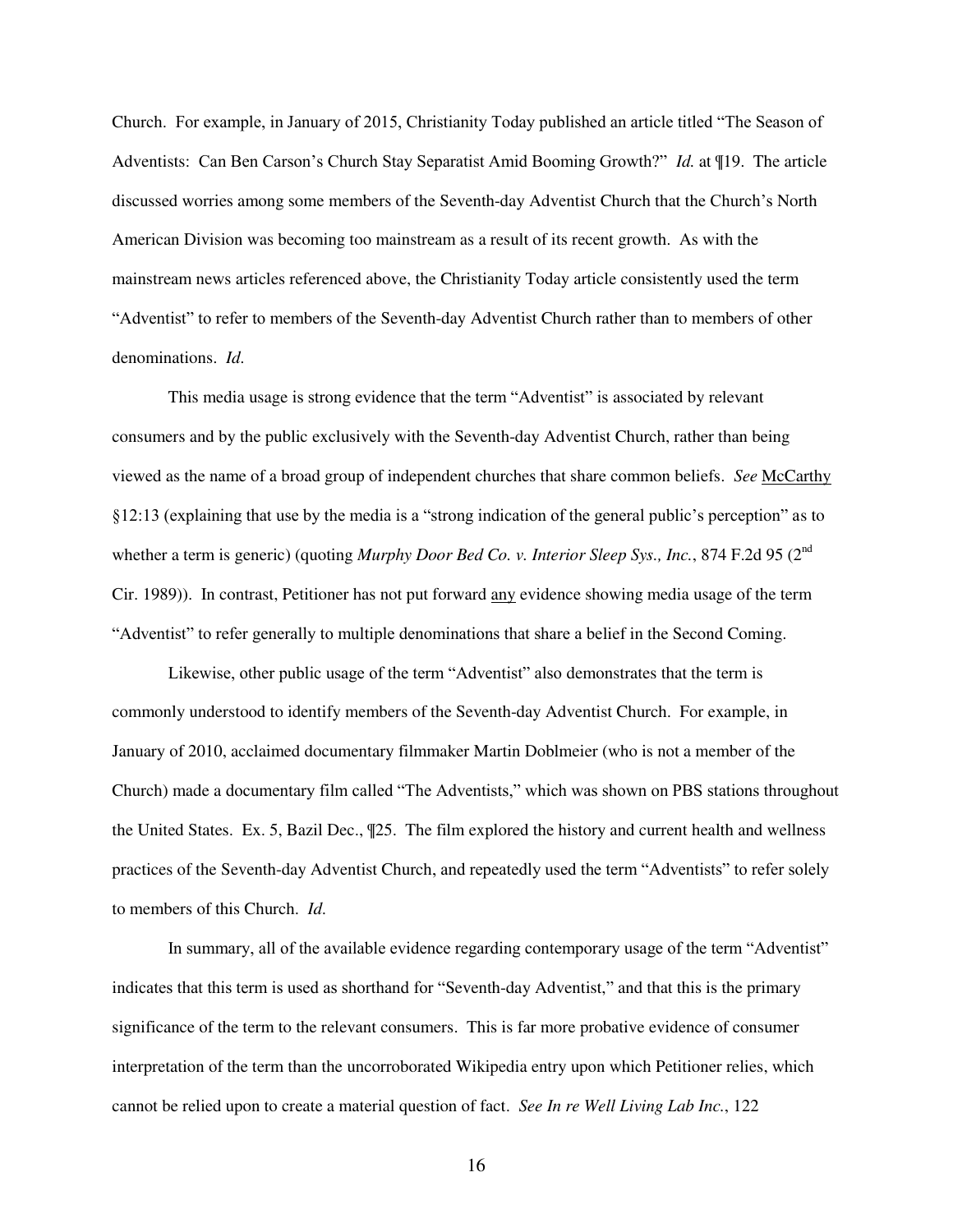U.S.P.Q.2d 1777, 1781 (TTAB 2017) ("The modern-day usage of the term 'well-living' has more significance and probative value than the dictionary meaning in terms of the likely perception of consumers."). Registrant's evidence is enough on its own to demonstrate beyond any genuine issue of fact that Registrant's ADVENTIST mark is not generic. *See Te-Ta-Ma Truth Found.*, 297 F.3d at 666 (finding that CHURCH OF THE CREATOR mark was not generic where "contemporary usage does not treat [the mark] as the name for any genus of religion").

Furthermore, there is also survey evidence in this case showing that relevant consumers identify the term "Adventist" as the name of a single denomination, rather than as the generic term for a group of independent denominations. Registrant has provided Petitioner with the attached Expert Report of Dr. Sarah Parikh, which discusses the results of a survey conducted in June of 2018. Ex. 7, Parikh Report. The survey found that among Protestant Christians, 63% of respondents associated the term "Adventist" with one denomination, as compared to only 20% who believed that the term "Protestant" identified a single denomination. *Id*. at ¶37, 43. Furthermore, 47% of these respondents spontaneously mentioned Seventh-Day Adventists when asked what the term "Adventist" means to them. *Id*. at ¶44. This is further evidence that relevant consumers associate the term "Adventist" with the Seventh-day Adventist Church rather than with a group of separate independent denominations.

In conclusion, in addition to the presumption of distinctiveness afforded by the '657 Registration, Registrant has introduced a substantial body of evidence showing that its ADVENTIST mark is not generic in connection with religious services. In light of this evidence, Petitioner's reliance upon a flawed and uncorroborated Wikipedia entry is not sufficient to raise a genuine issue of material fact to preclude summary judgment. Therefore, the Board should grant summary judgment to Registrant in connection with the Class 41 religious services in the '657 Registration.

### **VI. PETITIONER HAS NOT PRODUCED ANY EVIDENCE IN SUPPORT OF ITS CLAIM THAT REGISTRANT'S MARK IS GENERIC FOR REGISTRANT'S OTHER GOODS AND SERVICES**

Finally, Petitioner has produced absolutely no evidence that the term "Adventist" is generic in connection with the other goods and services covered by Registrant's two registrations, such as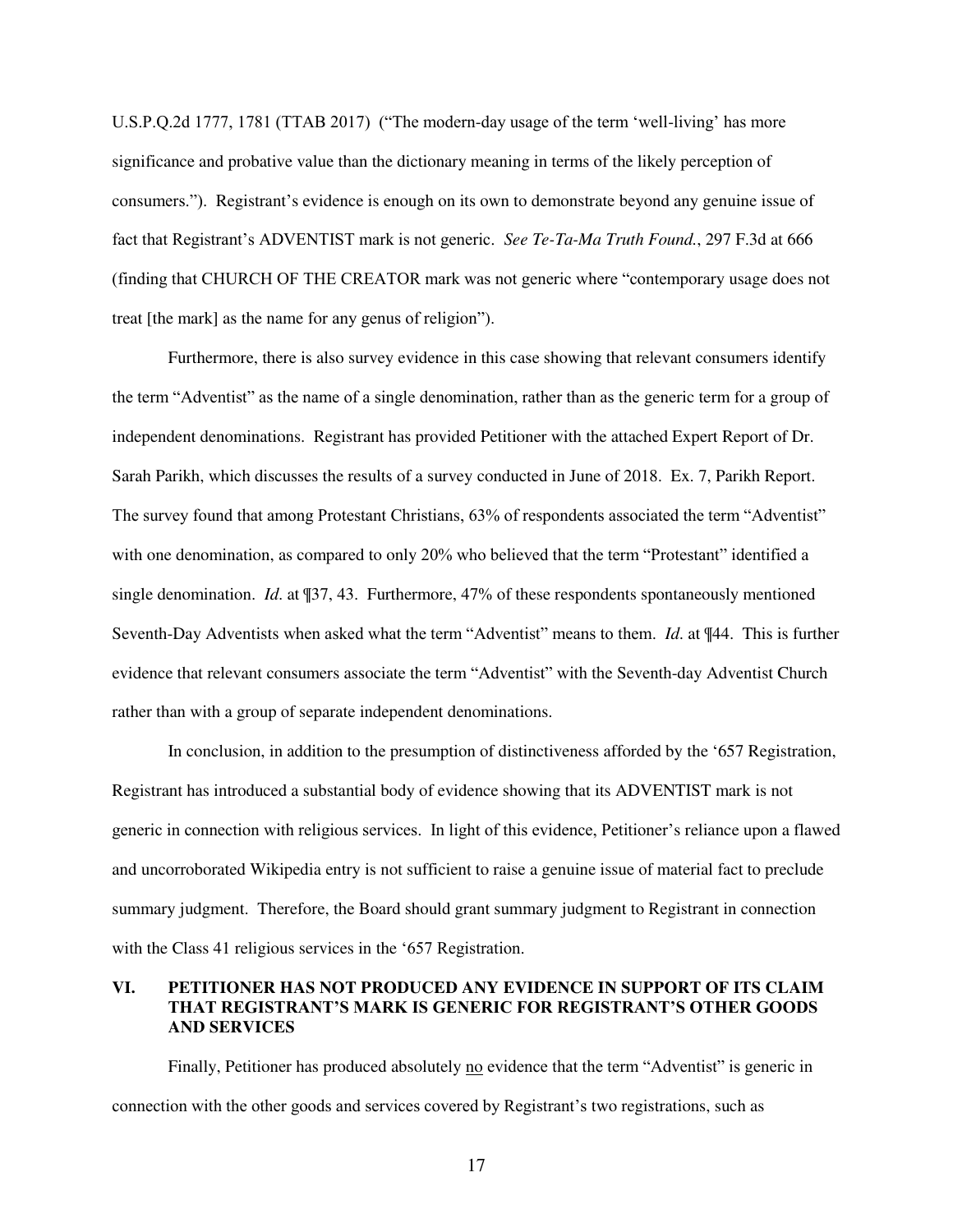educational services, health care services, film production services, and printed publications. Petitioner's position that the mark is generic for these goods and services is based on its argument that "Adventist" is a "generic word" which should be free for anyone to use, regardless of the goods and services. Amended Petition, at ¶¶13-14. However, this is not the test for determining whether a mark is generic. In order to establish that Registrant's registrations for its ADVENTIST mark should be cancelled, Petitioner must demonstrate that the mark is generic as applied to the goods and services covered by the registrations at issue. *See Elliott v. Google*, 860 F.3d 1151, 1156 (9<sup>th</sup> Cir. 2017) (clarifying that "a claim of …genericness must be made with regard to a particular type of good or service"). As the Ninth Circuit recently explained:

If there were no requirement that a claim of [genericness] relate to a particular type of good, then a mark like IVORY, which is arbitrary as applied to soap, could be cancelled outright because it is generic when used to describe a product made from the tusks of elephants. This is not how trademark law operates: Trademark law recognizes that a term may be unprotectable with regard to one type of good, and protectable with regard to another type of good.

### *Id*. at 1157.

Therefore, Petitioner may not successfully petition for cancellation of Registrant's registrations merely by arguing that "Adventist" is a "generic word," or even by showing that the term "Adventist" is generic in connection with religious services; instead, Petitioner must show that the term "Adventist" is generic in connection with each of the classes of goods and services covered by Registrant's registrations, i.e. that "Adventist" is recognized by relevant consumers as the generic name for the category, subcategory, or class of the goods and services covered by the registrations. Petitioner is unable to make any such showing and has proferred no evidence throughout this proceeding to support its position; therefore, its claims for cancellation must be dismissed.

### **A. Educational Services**

Registrant's '657 Registration covers "educational instruction services in academics at grade school, high school, and college levels." Petitioner has failed to produce any evidence showing that the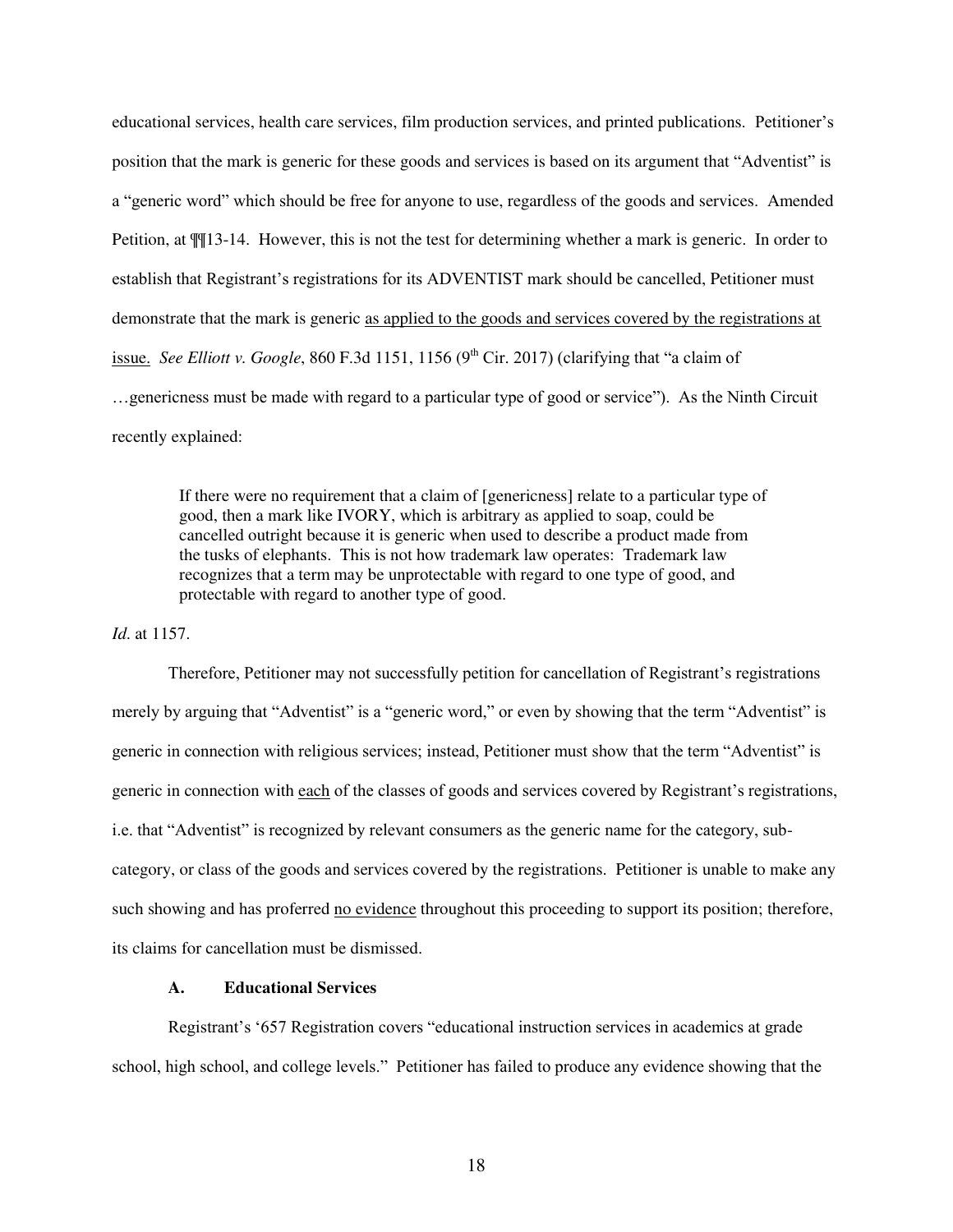ADVENTIST mark is generic in connection with these services, despite being asked for such evidence numerous times in written discovery and deposition testimony.

First, Registrant asked Petitioner in an interrogatory for the basis of Petitioner's position that the term "Adventist" is generic in connection with educational services at the grade school, high school, and college levels. Petitioner responded that "it is Petitioner's belief that the word 'adventist' is a generic word signifying any person, group, or entity believing in the imminent coming of a messiah," and referred to the dictionary definitions of the term "adventist." Ex. 8, Petitioner's Responses to Registrant's Second Set of Interrogatories, at No. 29. None of these definitions refer or relate to educational services.

Registrant also asked Petitioner to identify any third party uses of "Adventist" in a generic manner in connection with educational services. Petitioner responded by referring to its document production and stating that it had not identified any additional third parties. *Id.* at No. 34.<sup>8</sup> Registrant has thoroughly reviewed Petitioner's document production, and the only document that relates to use of "Adventist" in connection with educational services is a copy of U.S. Reg. No. 2,176,712 for the mark SOUTHERN ADVENTIST UNIVERSITY. Ex. 5, Bazil Dec., ¶21. This university is a denominational entity of the General Conference and uses the ADVENTIST mark with the permission of the GCCSDA. Ex. 4, Woods Dec., ¶5. This document obviously does not support Petitioner's position that the mark is generic for educational services.

Petitioner also had ample opportunity to introduce evidence that the ADVENTIST mark is generic for educational services in its deposition testimony. However, the only group outside of the Seventh-day Adventist Church that Mr. Everett could name which supposedly used the term "Adventist" in connection with educational services is the "Intercollegiate Gay Student Alliance" or "Intercollegiate Gay Student Adventist." Ex. 1, Everett Dep., at 139. Mr. Everett was apparently referring to the Intercollegiate Adventist GSA Coalition ("IAGC") which is a group that provides support services for gay and lesbian students on officially sanctioned Seventh-day Adventist college and university campuses. Ex.

<sup>&</sup>lt;sup>8</sup> Petitioner has also testified that Petitioner has produced all responsive documents in its possession. Ex. 1, Everett Dep. at 192:10-23, 193:15-20.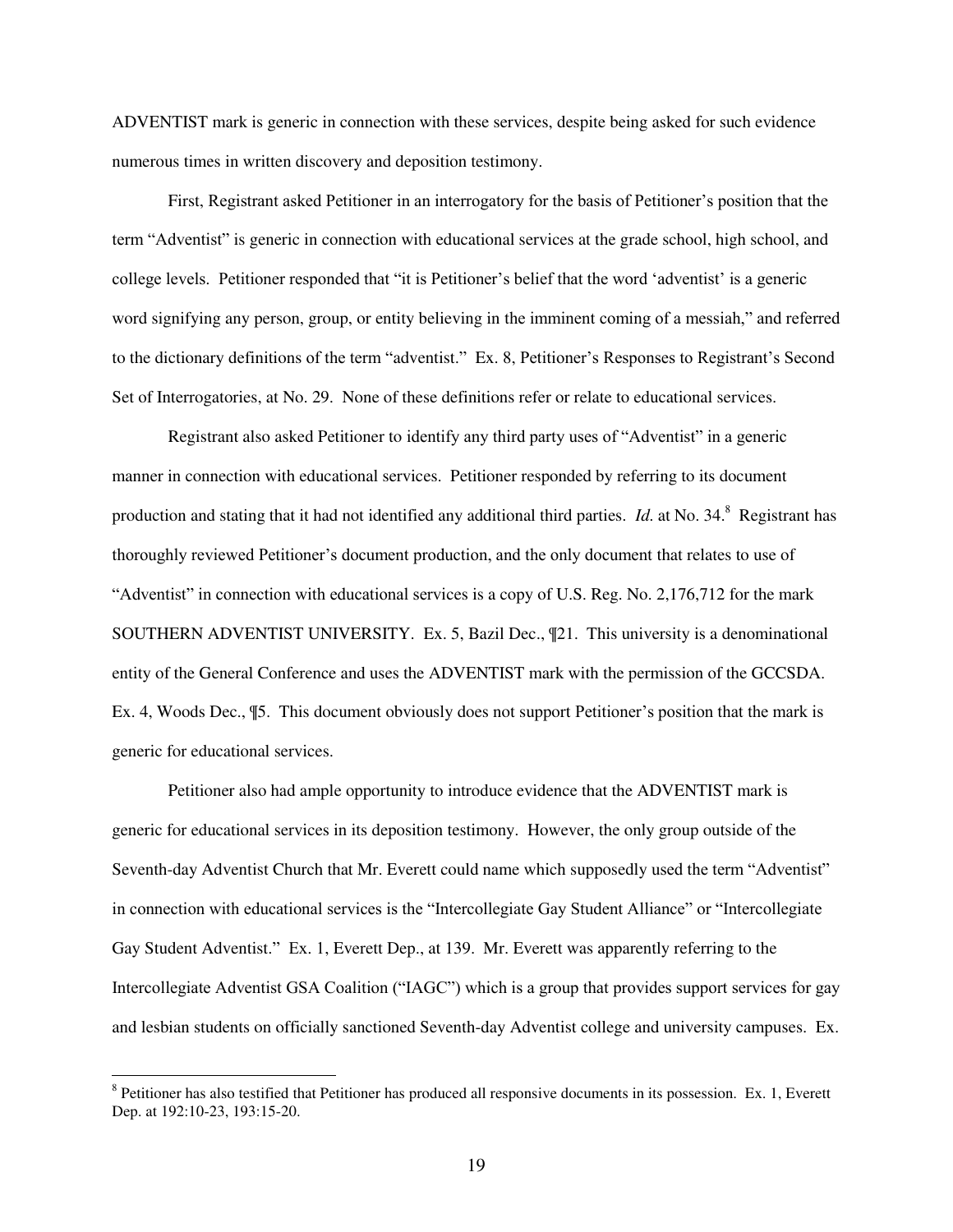5, Bazil Dec., ¶22. The IAGC is not itself an educational institution and does not provide any educational courses. *Id*. This page also includes a disclaimer stating that the IAGC is not affiliated with the Seventhday Adventist Church, which indicates that the IAGC recognizes the Church's trademark rights.

Despite several follow-up questions, Mr. Everett was unable to identify any other organizations outside of the Church and its members that use the term "Adventist" in connection with educational services. Mr. Everett merely stated he "suspect[ed]" that some of the offshoot groups, such as the SDARM, "must do some education," but was unable to point to any examples. Ex. 1, Everett Dep., at 142. He also stated that he was not aware of any schools outside of the Church's General Conference with names containing "Adventist." *Id.* at 143. Petitioner also has failed to produce any evidence showing that consumers of educational services, the media, or the public at large use "Adventist" in a generic manner to refer to a category or class of educational services. *See Magic Wand*, 940 F.2d at 641 (upholding TTAB's finding that TOUCHLESS mark was not generic where petitioner "supplied no survey evidence of consumer understanding, no letters or testimony from consumers, and no affidavits from consumers showing generic use or understanding of TOUCHLESS").

Therefore, as Petitioner cannot point to any evidence supporting a claim that the term "Adventist" is generic in connection with educational services, the Board must grant summary judgment to Registrant as to Class 41 in the '657 Registration.

### **B. Health Care Services**

The other registration at issue in this proceeding, the '153 Registration, covers four classes of goods and services, including health care services in Class 42. Petitioner has failed to identify any evidence sufficient to raise a genuine issue of fact as to whether Registrant's Mark is generic for any of these goods or services. Mr. Everett testified as follows with regard to health care services:

Q: Is it your position that the term Adventist is commonly used and understood to refer to a category or subcategory of health care services?

A: There's an Adventist hospital. I'm aware of the – there's lots of Adventist hospitals.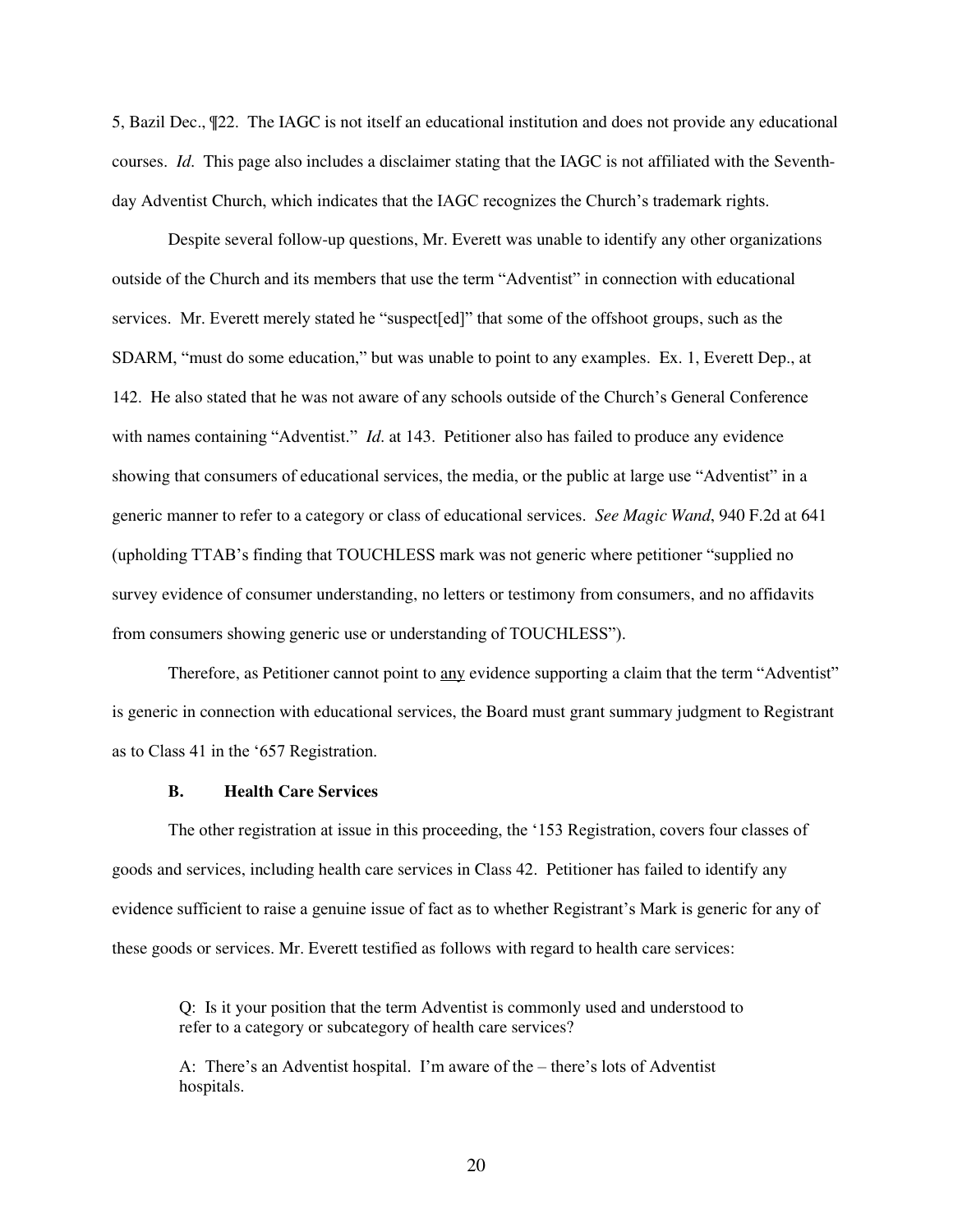Q: Yeah. We'll get to that. But I'm just asking about whether your understanding is that the term Adventist is commonly used to refer to a category or subcategory of health services, like "Adventist" health care services or –

A: I don't know. I do not know.

Q: Okay. So are you aware of any use of "Adventist" or names containing "Adventist" in connection with health care services by parties other than the General Conference or its members, anybody outside of the General Conference?

A: I'm not aware of any right now.

Ex. 1, Everett Dep., at 144-145.

Likewise, in its response to Registrant's interrogatories, Petitioner was unable to explain why it believes the term "Adventist" is generic in connection with health care services, or to identify any third party use of "Adventist" in connection with health care services. Ex. 8, Petitioner's Responses to Registrant's Second Set of Interrogatories, at Nos. 30, 35. Petitioner did produce two federal registrations for marks containing the term ADVENTIST in connection with health care services, but the owners of these registrations are both denominational entities of the Church's General Conference. Ex. 4, Woods Dec., ¶5. Petitioner has also not produced any evidence showing that the media or members of the public use "Adventist" in a generic manner in connection with health care services.

Therefore, as Petitioner is unable to point to any evidence raising a genuine issue of fact as to the alleged genericness of the ADVENTIST mark in connection with health care services, Petitioner's claim must also be dismissed as it pertains to Registrant's Class 42 services.

### **C. Film Production and Distribution Services**

Registrant's '153 Registration also covers "film production and distribution services" in Class 41. Petitioner was unable to identify any generic usage of "Adventist" for these services in its responses to Registrant's interrogatories. Ex. 8, Petitioner's Responses to Registrant's Second Set of Interrogatories, at Nos. 31, 36. When asked if he was aware of any generic use of "Adventist" for film production services in his deposition, Mr. Everett mentioned a film titled "Seventh Gay Adventist," which Mr. Everett believed was produced by a company unaffiliated with the Church. Ex. 1, Everett Dep., at 149.

21

 ${{\rm H}_\mathrm{G}}$  has entered into an Agreement with the producers of this film allowing the producers of this film allowing them to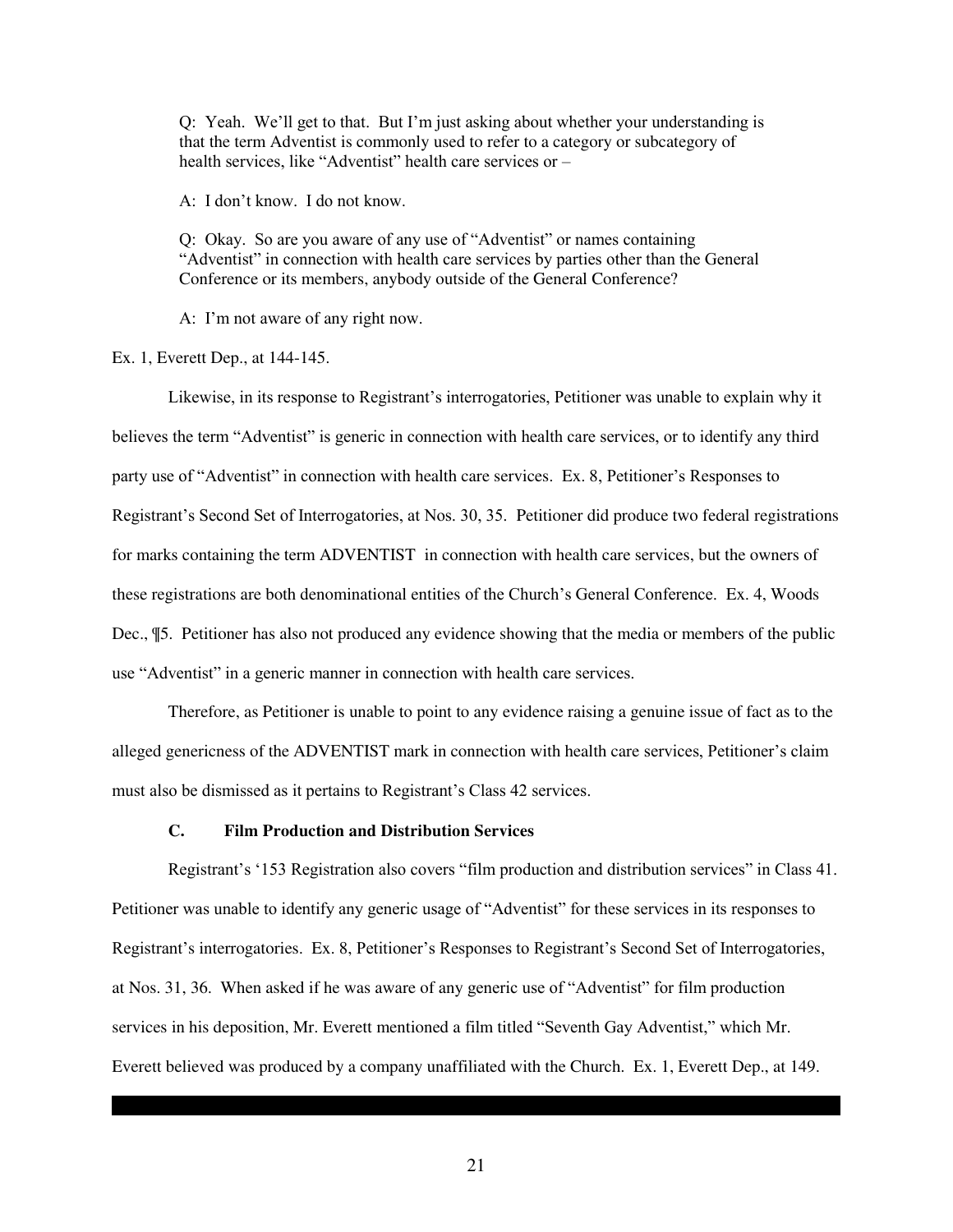Furthermore, the use of "Adventist" in the title of this film is a nominative use which uses the term "Adventist" to refer to members of the Seventh-day Adventist Church; as the web site for the film states, the film follows three gay and lesbian members of the Church as they "wrestle with how to reconcile their faith, identify, and sexuality." Ex. 5, Bazil Dec.,  $\mathcal{P}23$ . Mr. Everett again speculated that the offshoots of the Church and other Advent Christian congregations "must have film distribution," but admitted that "I'm not, personally, aware of any," and that he was not aware of any film production or distribution companies with names containing "Adventist." Ex. 1, Everett Dep. at 149-51. Petitioner has also not produced any documentary evidence in support of this position.

use the name "Seventh Gay Adventist" provided that they included an appropriate disclaimer. Ex. 4,

Therefore, Petitioner cannot show any evidence that the ADVENTIST mark is generic in connection with film production and distribution services, and the Board must grant summary judgment to Registrant in connection with these services.

### **D. Employee Benefit and Medical Insurance Programs**

With regard to "establishment and administration of employee health care and benefit programs and medical insurance programs," in Class 36 also covered by the '153 Registration, Mr. Everett testified that he was not even aware that these services are covered by the registrations at issue in this case. *Id*. at 151-52. He also stated that he was "not sure right now" whether "Adventist" was a generic term for a type of health care and benefit programs or medical insurance, and that he was not aware of any relevant third party use of "Adventist" for these services. *Id*. at 152-53. Petitioner also did not provide any evidence that "Adventist" is a generic term for employee benefit or insurance services in its responses to Petitioner's discovery requests. Ex. 8, Petitioner's Responses to Registrant's Second Set of Interrogatories, at Nos. 32, 37.

Therefore, Petitioner's claim must also be dismissed on summary judgment as it pertains to the Class 36 services in Registrant's '153 Registration.

### **E. Printed Publications**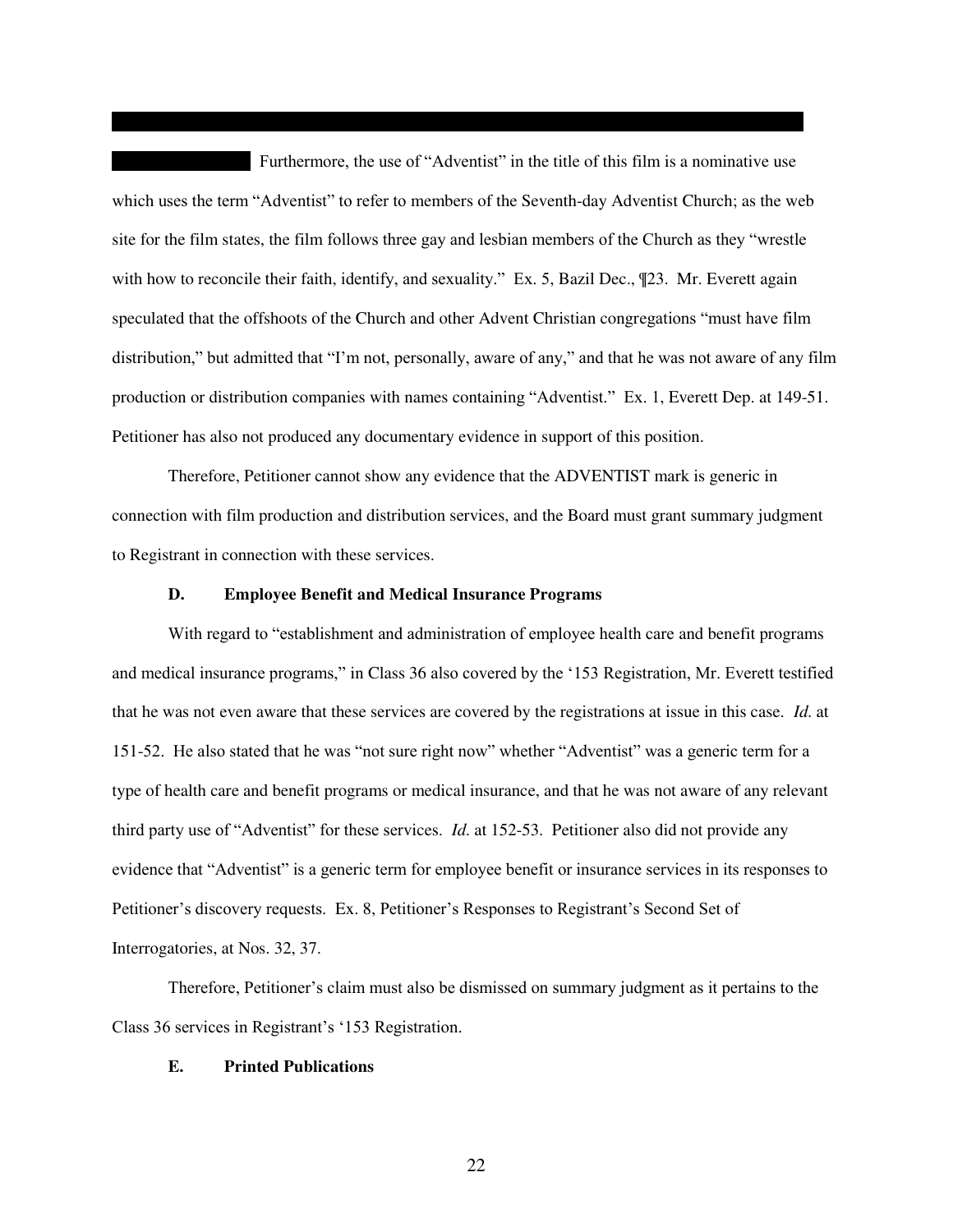Finally, Registrant's '153 Registration covers "religious books, magazines, pamphlets,

newsletters, brochures, encyclopedias, dictionaries, commentaries, fliers, bullets, booklets and bibles" in Class 16. Petitioner did not produce or identify any third party use of "Adventist" as a generic term for printed publications in its responses to Registrant's discovery requests. Ex. 8, Petitioner's Responses to Registrant's Second Set of Interrogatories, at Nos. 33, 38. In his deposition testimony, Mr. Everett stated that it was "principally" the GCCSDA and "all the other churches" (presumably meaning members of the General Conference) that would produce "Adventist" publications. Ex. 1, Everett Dep., at 154. Mr. Everett also identified several purported publications by name, such as "Adventist Today," "Adventist Online," and "Adventist Review," but admitted that he did not know which of these were "owned by the General Conference."<sup>9</sup> *Id.* at 155. Again, this evidence falls far short of demonstrating any genuine issue of material fact as to whether the term "Adventist" is generic for printed publications. Petitioner's claim thus must also be dismissed with regard to Registrant's Class 16 products.

## **VII. CONCLUSION**

 For the reasons set forth above, Registrant requests that the Board grant this Motion for Summary Judgment and dismiss the cancellation with prejudice.

Respectfully submitted,

 GENERAL CONFERENCE CORPORATION OF SEVENTH-DAY ADVENTISTS

Fray / Bille

By

 Bassam N. Ibrahim Bryce J. Maynard Laura K. Pitts Buchanan Ingersoll & Rooney, PC 1737 King Street Alexandria, VA 22314-2727

*Attorneys for Registrant*

Date: September 29, 2018

 $\overline{a}$ 

<sup>&</sup>lt;sup>9</sup> "Adventist Review" is the official newsmagazine of the Seventh-day Adventist Church, which has been published under various names since 1849. Ex. 4, Woods Dec., ¶23. "Adventist Online" is not a publication (printed or otherwise), but an online social network for Seventh-day Adventists. Ex. 5, Bazil Dec., ¶24.